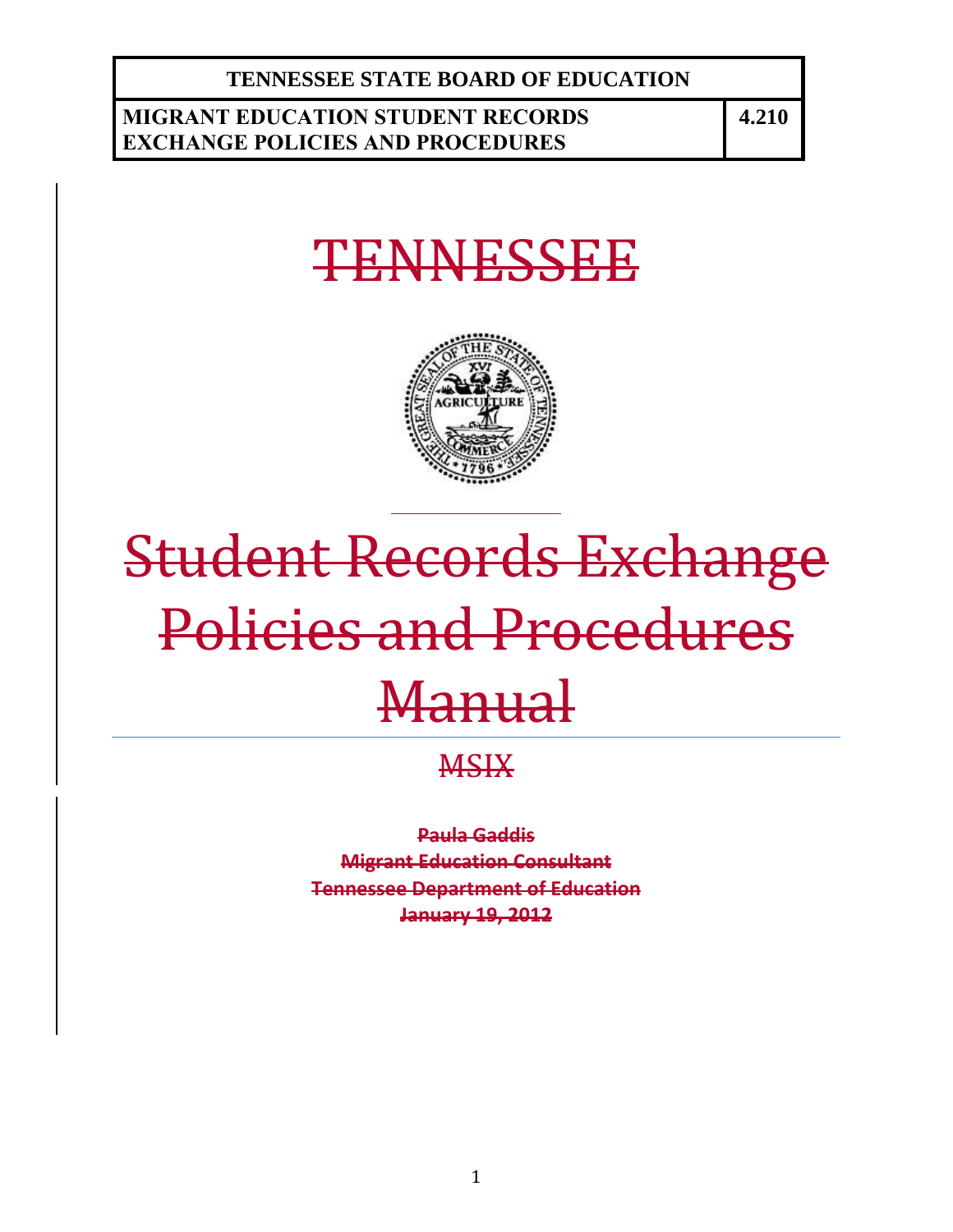This document details the policies and procedures for all users of the federal MSIX system in TN.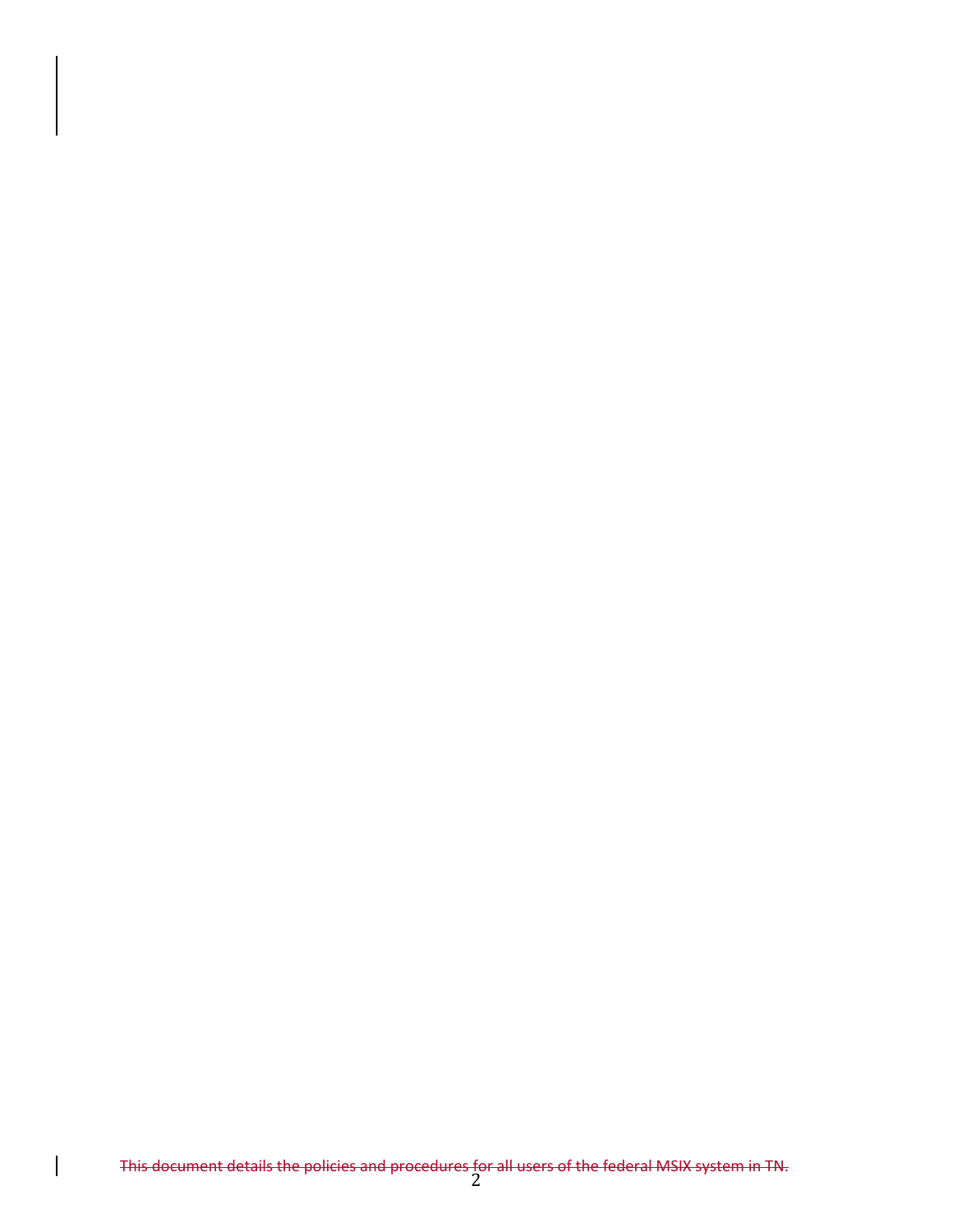# **Table of Contents**

| Federal Level      |       |
|--------------------|-------|
|                    |       |
|                    |       |
|                    |       |
|                    |       |
|                    |       |
| Rules of Behavior. |       |
|                    |       |
|                    |       |
|                    |       |
|                    |       |
|                    |       |
|                    |       |
|                    |       |
|                    |       |
|                    |       |
|                    |       |
|                    |       |
|                    |       |
|                    |       |
|                    |       |
|                    |       |
|                    |       |
|                    | 20    |
|                    |       |
|                    |       |
|                    |       |
|                    | $-22$ |
|                    |       |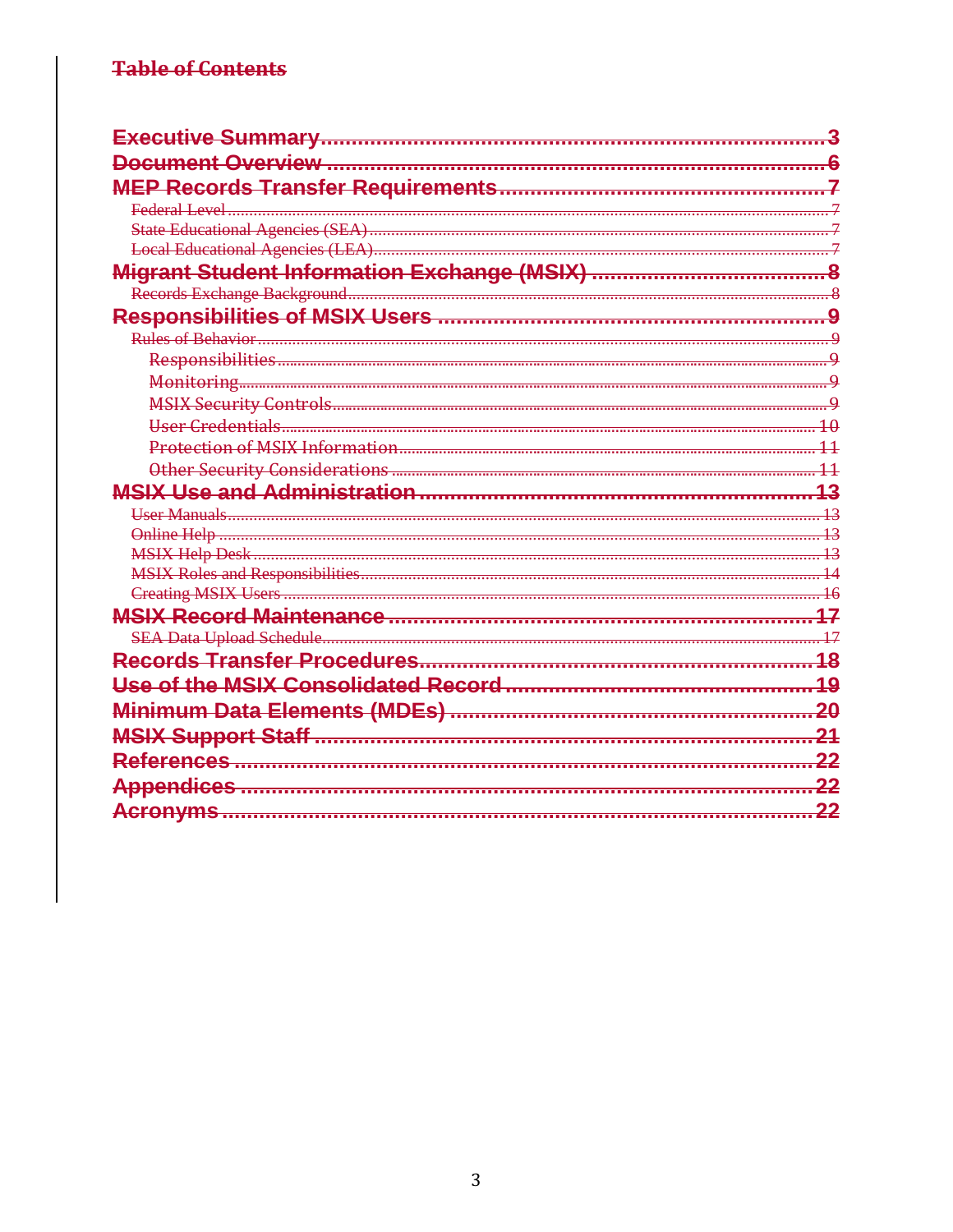

# **Executive Summary**

The Migrant Student Information Exchange ((MSIX) is authorized under the Elementary and Secondary Education Act (ESEA) and requires State Education Agencies (SEAs) to promote interstate and intrastate coordination by providing educational continuity through the timely transfer of pertinent school records. Local Education Agencies (LEAs) play an important part in this transfer as they provide critical data to the process.

In response to the educational challenge faced by this mobile population and a Congressional mandate to link the existing migrant student information systems, the U.S. Department of Education (ED) implemented the Migrant Student Record Exchange Initiative. The goals of this initiative are:

- **Goal 1**: Create an **electronic exchange** for the transfer of migrant student education data among the States
- **Goal 2**: Promote the **use** of the MSIX application
- **Goal 3**: Ensure the use of the consolidated migrant student record for the purposes of **enrollment, placement, and accrual of credits** of migrant students
- **Goal 4**: Produce **national data** on the migrant population

## MSIX does the following:

- Makes it possible for States to retrieve and view student information from across the nation
- **•** Contains the minimum data elements necessary for the proper enrollment, grade and course placement, and accrual of credits for migrant children
- **•** Produces a single "consolidated record" for each migrant child that contains information from each state in which the child was ever enrolled

MSIX is an information system and is to be used for official use only. Users must read, understand, and comply with the Rules of Behavior outlined in this document and complete initial and annual refresher security awareness training in order to be access the MSIX system.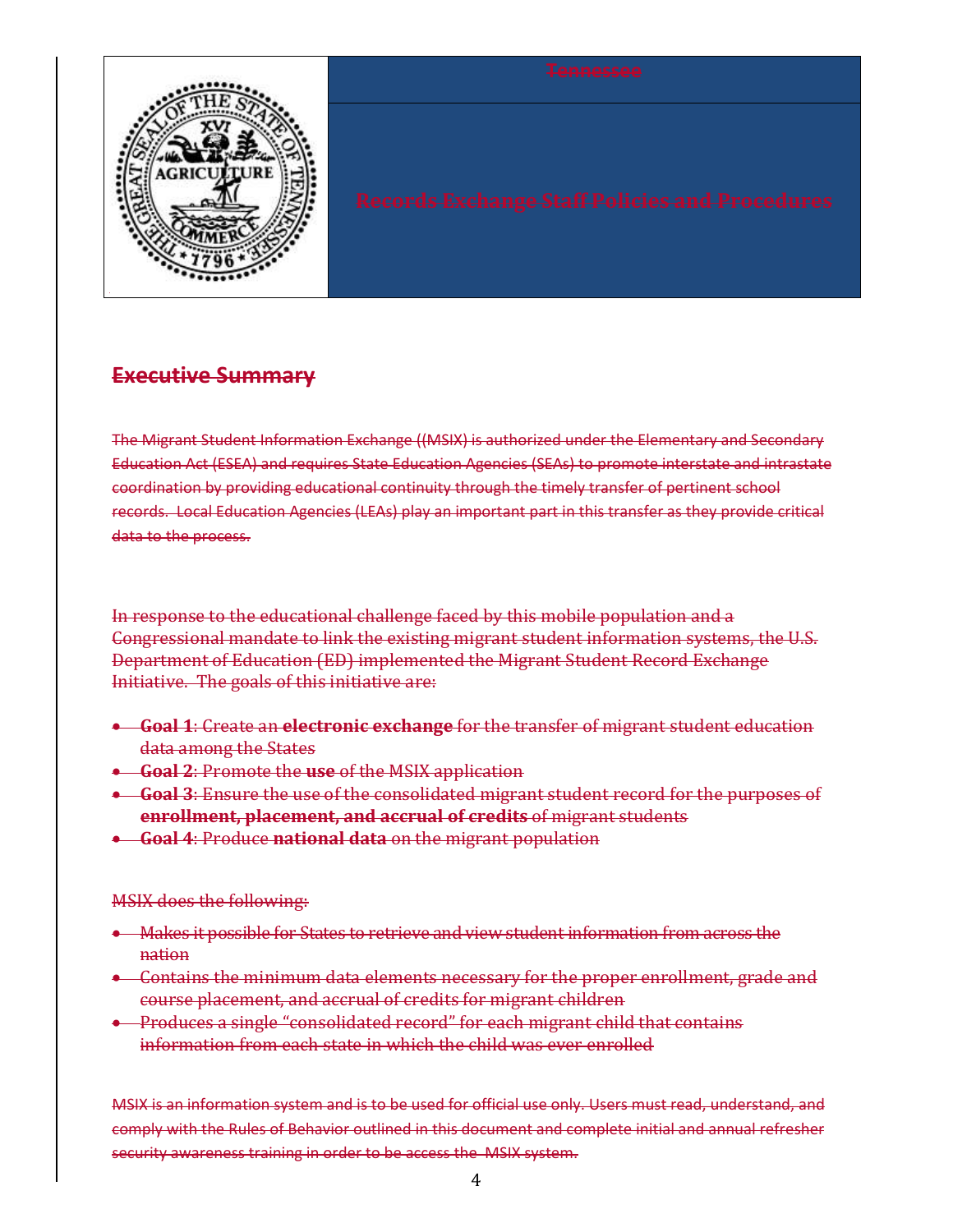MSIX is a Department of Education computer system. System usage may be monitored, recorded, and subject to audit by authorized personnel. THERE IS NO RIGHT OF PRIVACY IN THIS SYSTEM. The Family Educational Rights and Privacy Act (FERPA) permits SEAs, LEAs, and other local operating agencies to use MSIX to exchange personally identifiable information from education records on migratory children, without written parental consent, so long as the information is used only for official MEP purposes in accordance with these Rules of Behavior.

MSIX security controls have been implemented to protect the information processed and stored within the system. User credentials are the mechanism by which MSIX identifies and verifies users. These are user id and password. Users are required to protect MSIX information in any form. Detailed rules for protecting information are delineated within this document.

MSIX is used by personnel at the district, region, state, and national levels. MSIX is used mainly by the front-line educators that need migrant student data to make time-sensitive and appropriate decisions on enrollment, grade or course placement, and accrual of credits. These users are typically the local school registrars and counselors, or Migrant Education Program (MEP) specialists.

Training modules and manuals are available on line at https://msix.ed.gov/msix/training. The MSIX Application provides online help to assist in the primary functions of MSIX. The MSIX Help Desk is available for users with issues regarding accounts such as password resets, updates to personal information, and general MSIX information.

In Tennessee users fall into two categories: primary and secondary. All district and school level personnel as well as MEP in-home instructors and recruiters are designated as secondary users while all other state level personnel are designated as primary users. Both users may query the MSIX system to gather information on students. Only the primary users are allowed to submit and change data within the system. The U.S. Department of Education, Office of Migrant Education has additional administrative privileges with MSIX and the data within the system. District and school level users are provided access to the system through the State's MSIX administrator.

Tennessee migrant student data is uploaded into the MSIX system nightly through connectivity with the State's migrant data system, MIS2000. The State enters data into the MIS2000 system once a student is granted the Certificate of Eligibility. Additional information is provided to the MIS2000 system and, therefore, MSIX from completed Individual Student Record (ISR) forms submitted by the student's district of record.

The State MSIX Data Administrator will monitor MSIX daily for communications regarding student transfers into the area. A Tennessee LEA or the State Data Administrator may send through MSIX move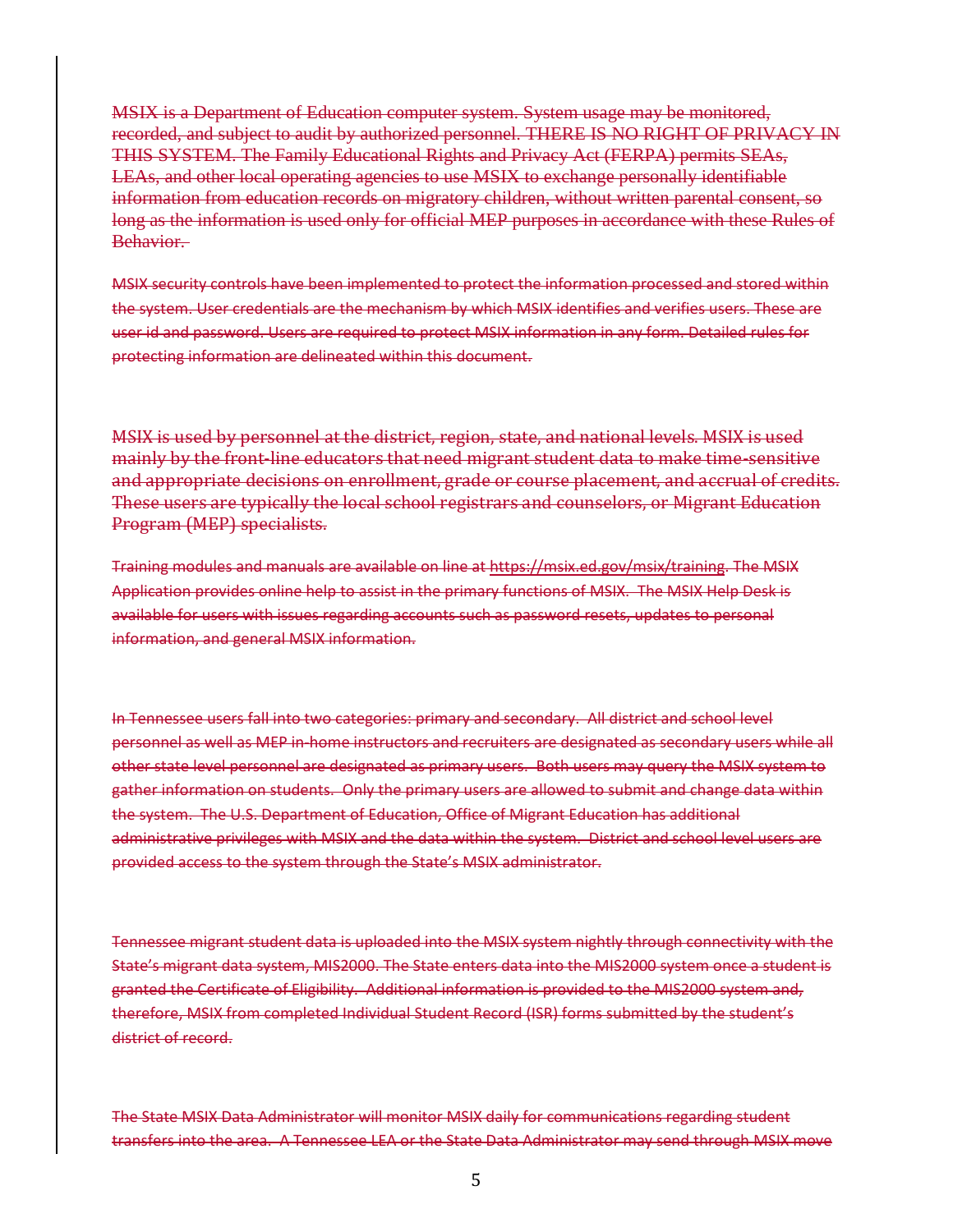alerts to a receiving State as soon as a migrant student move is made. This action will help to ensure the continuity of services for children who migrate from one State or school district to another.

Information within the MSIX system may be used for, but not be limited to, the following: view a history of student moves and enrollments, make MEP eligibility determinations, verify information given during family interview, facilitate school enrollment, determine appropriate class placement based on course history, confirm immunization and medical alerts, note current special education or IEP status, and support credit accrual effort. Training is provided by the State in the complete usage of the MSIX system within the State of TN.

In order to maximize the full potential of the MSIX system, information in the form of Minimum Data Elements (MDEs) as required by ESEA is collected by the State from the districts. This is accomplished in Tennessee through the district's submission of the ISR forms discussed earlier. Recruiters, MEP in-home instructors, district and State staff must work together to ensure that complete and accurate information is provided on each migrant student. By doing so we are able to promote interstate and intrastate coordination by providing educational continuity through the timely transfer of pertinent school records.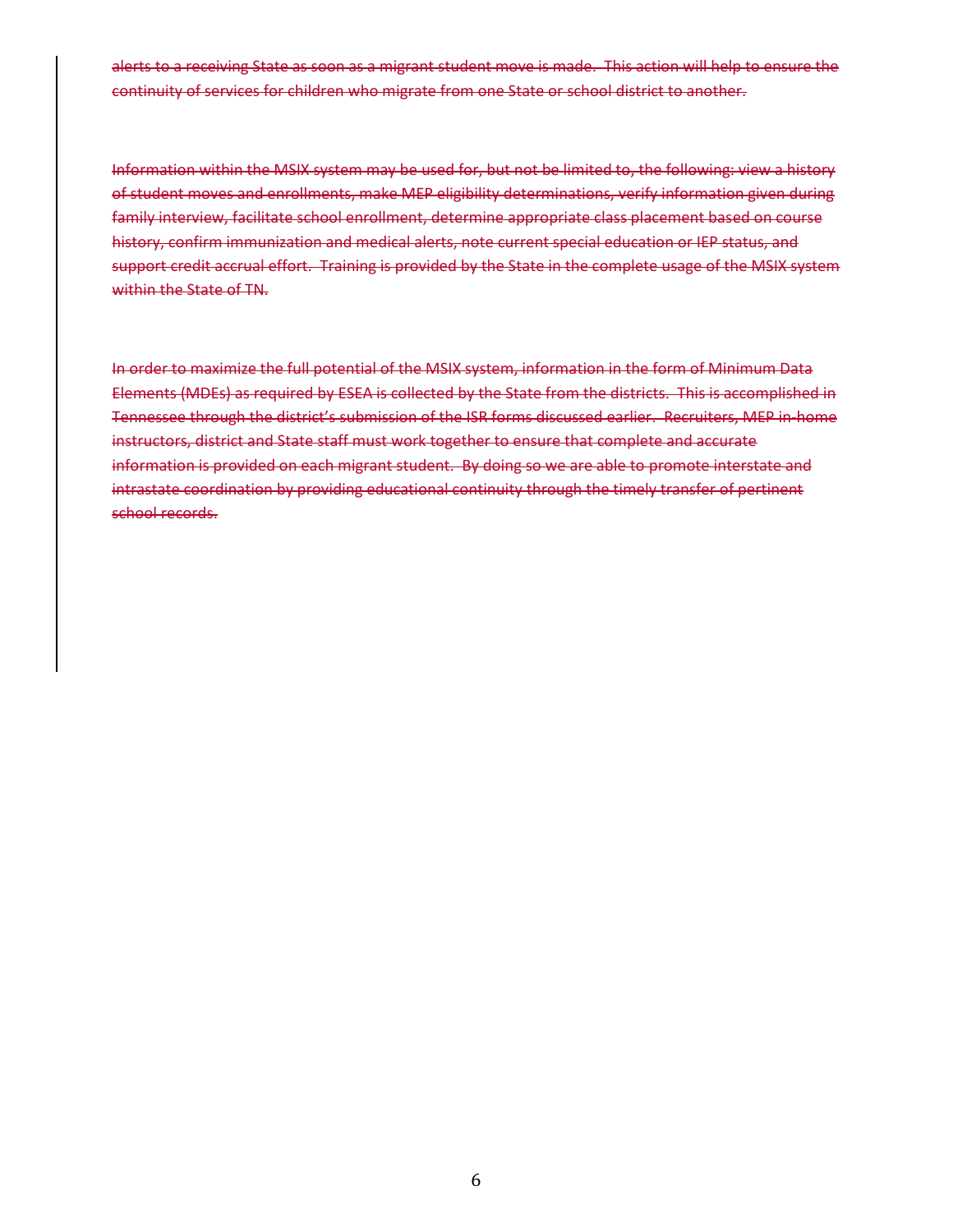# **Document Overview**

The purpose of this document is to assist the Tennessee Migrant Education Program's implementation of the national Migrant Student Information Exchange (MSIX) records exchange initiative. This is our systematic approach to records exchange based on the proper adoption of agreed upon policies and procedures that will lead to effective execution of inter/intrastate transfer of migrant student records. Defined policies and procedures will enable Tennessee to deliver professional, accurate, and timely student placement services to a highly mobile student population.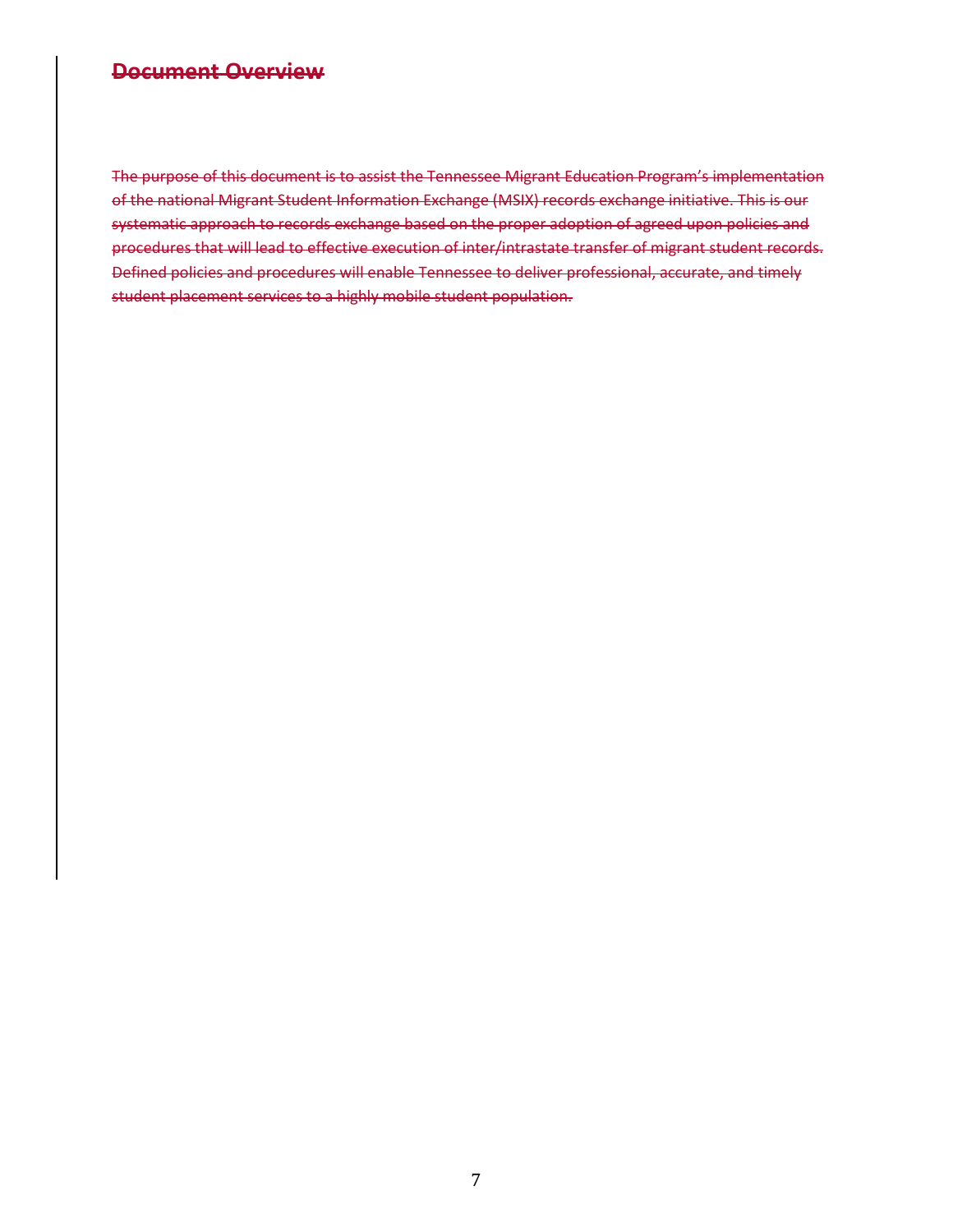# **MEP Records Transfer Requirements**

## *Federal Level*

The Migrant Education Program (MEP) is authorized under Sections 1301-1309 of Part C of Title I of the Elementary and Secondary Education Act (ESEA), as amended by the No Child Left Behind (NCLB) Act to collect the necessary set of minimum data elements (MDE) to be transferred between State MEPs. The United States Department of Education (ED) developed and maintains the MSIX which State and Local Education Agencies use to transfer records on a national level.

## *State Educational Agencies (SEA)*

In particular, State Education Agencies (SEAs) are required under Section 1304 (b)(3) and 1308 (b) to promote interstate and intrastate coordination by providing educational continuity through the timely transfer of pertinent school records (including health information) when children move from one school to another, whether or not the move occurs during the regular school year. This responsibility includes carrying out activities that provide for educational continuity through the timely transfer of pertinent school records, including health information, for migratory children, whether or not they move during the regular school year.

For more information, please reference, Title I, Part C Education of Migratory Children Non-Regulatory Guidance.

## *Local Educational Agencies (LEA)*

In particular, Local Education Agencies (LEAs) are required to use the MSIX consolidated record for the purposes of enrollment, placement, and credit accrual as outlined in the SEA's interconnection agreement (IA). LEAs must submit the Individual Student Record (ISR) form for each migrant student. The information on the ISR populates MSIX.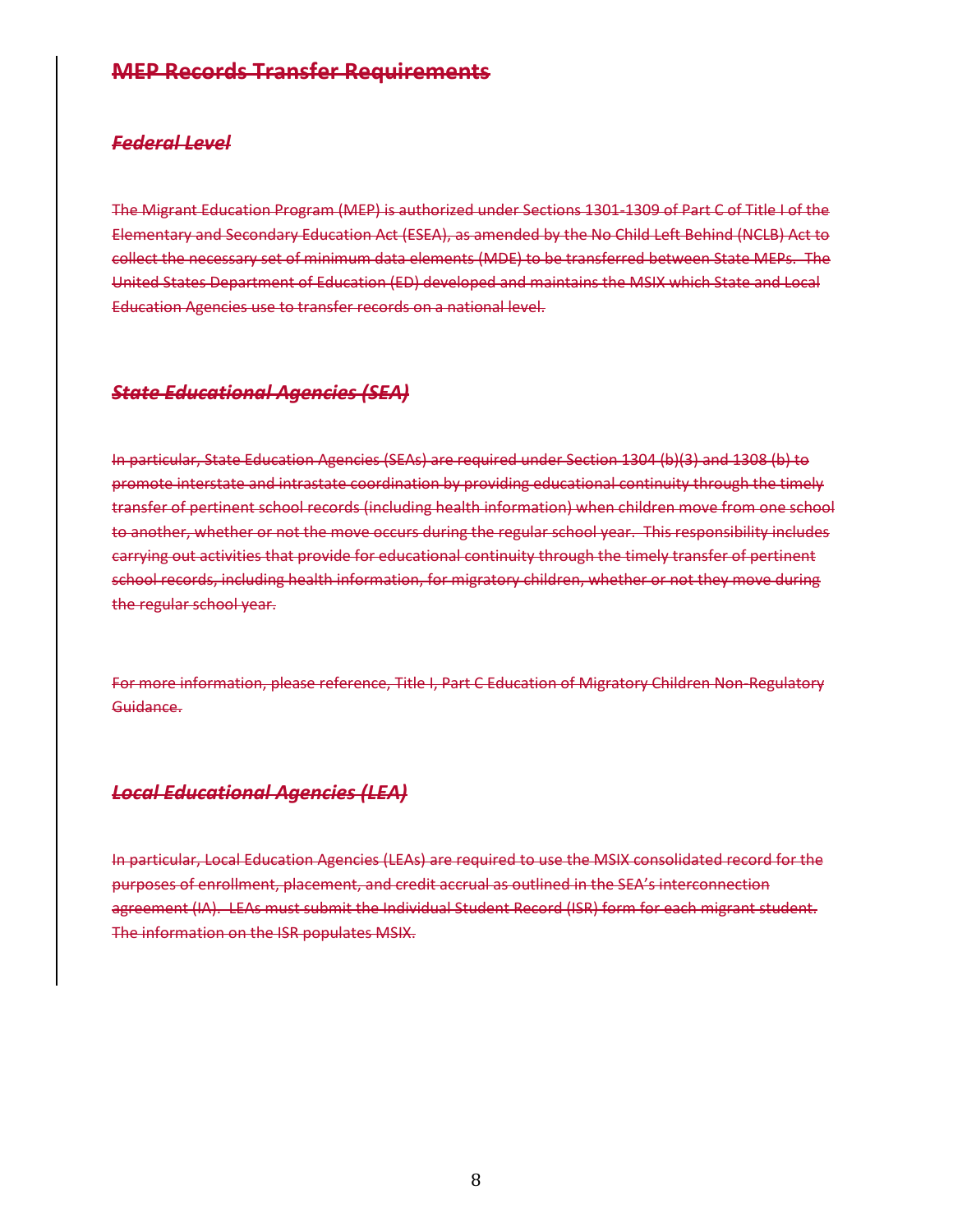# **Migrant Student Information Exchange (MSIX)**

# *Records Exchange Background*

The timely transfer of education records for migrant children between schools has been a longstanding challenge. Migrant children often enroll in multiple schools for varying amounts of time each year as their families migrate in search of temporary or seasonal work in agriculture or fishing. MEP staffs continue to find it difficult to share and consolidate student information that schools, local educational agencies, and states collect on migrant children in a timely and meaningful way that helps school personnel make appropriate decisions when the students arrive. These conditions and those shown below prompted the need for an exchange of student records.

- **High Movement** Highly mobile migrant student population
- **Short Notice** Students move from state-to-state often without notice
- **Lack of Data** Timely and accurate educational information not always available
- **Placement Errors** Students placed in incorrect courses or grades
- **Loss of MEP Services** Students not provided the most beneficial MEP services

In response to this challenge and a Congressional mandate to link the existing migrant student information systems, the U.S. Department of Education (ED) implemented the Migrant Student Record Exchange Initiative. The goals of this initiative are:

- **Goal 1**: Create an **electronic exchange** for the transfer of migrant student education data among the States
- **Goal 2**: Promote the **use** of the MSIX application
- **Goal 3**: Ensure the use of the consolidated migrant student record for the purposes of **enrollment, placement, and accrual of credits** of migrant students
- **Goal 4**: Produce **national data** on the migrant population

At the heart of this initiative is the MSIX, the Migrant Student Information Exchange (MSIX) is an online system containing migrant student records from all participating states to facilitate the national exchange of migrant students' educational information among the states. MSIX is available to State and Local Migrant Education Program (MEP) staff along with other users from the MEP Community.

The MSIX does not replace existing state migrant student record systems. Rather, it links them in a minimally invasive manner to collect, consolidate, and make critical education data available. The MSIX also leverages available information provided by the states to ED's Education Data Exchange Network (EDEN)/ EDFacts system to ease the data collection burden on states. MSIX offers many benefits to promote its usability.

MSIX does the following:

- Retrieve and view student information
- Contains the minimum data elements necessary for the proper enrollment, grade and course placement, and accrual of credits for migrant children
- **•** Produces a single "consolidated record" for each migrant child that contains information from each state in which the child was ever enrolled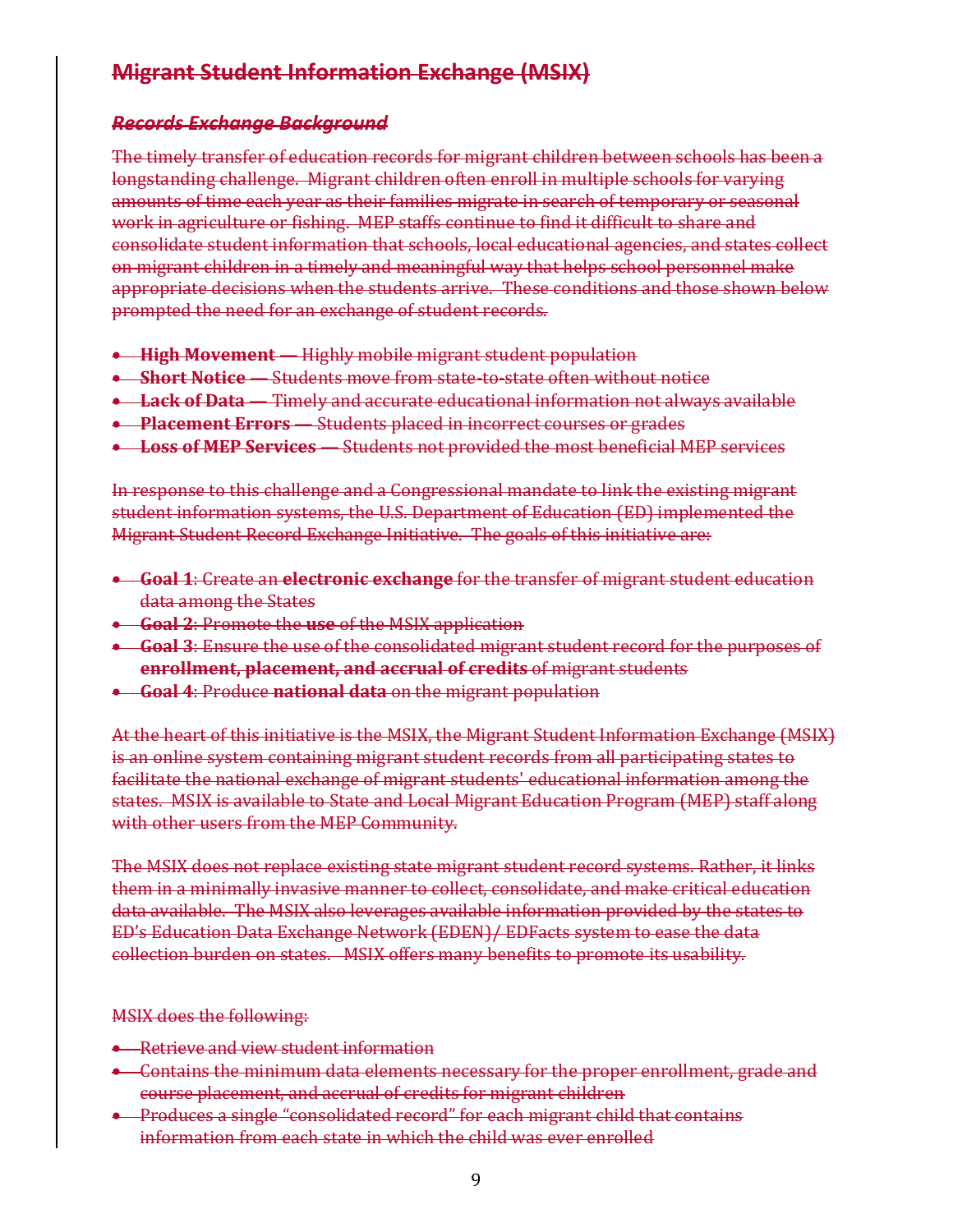# **Responsibilities of MSIX Users**

# *Rules of Behavior*

# **Responsibilities**

MSIX is an information system and is to be used for official use only. Users must read, understand, and comply with these Rules of Behavior. Failure to comply with the MSIX Rules of Behavior may result in revocation of your MSIX account privileges, job action, or criminal prosecution.

MSIX users must complete a basic security awareness training course prior to being granted access to the system. The security topics addressed in this document provide the required security awareness content, so it is important that you read through this entire text. Users must also complete annual security awareness refresher training. MSIX will prompt you to reread the Rules of Behavior annually (or more often due to changes in the system or regulations) to meet this requirement.

## **Monitoring**

MSIX is a Department of Education computer system. System usage may be monitored, recorded, and subject to audit by authorized personnel. THERE IS NO RIGHT OF PRIVACY IN THIS SYSTEM. Unauthorized use of this system is prohibited and subject to criminal and civil penalties.

System personnel may provide to law enforcement officials any potential evidence of crime found on Department of Education computer systems. USE OF THIS SYSTEM BY ANY USER, AUTHORIZED OR UNAUTHORIZED, CONSTITUTES CONSENT TO THIS MONITORING, RECORDING, and AUDIT.

## **MSIX Security Controls**

MSIX security controls have been implemented to protect the information processed and stored within the system. MSIX users are an integral part in ensuring the MSIX security controls provide the intended level of protection. It is important to understand these security controls, especially those with which you directly interface. The sections below provide detail on some of those controls and the expectations for MSIX users.

MSIX security controls are designed to:

- **Ensure only authorized users have access to the system;**
- **Ensure users are uniquely identified when using the system;**
- **Tie actions taken within the system to a specific user;**
- **Ensure users only have access to perform the actions required by their position;**
- **Ensure MSIX information is not inappropriately released; and**
- **Ensure MSIX is available to users when needed.**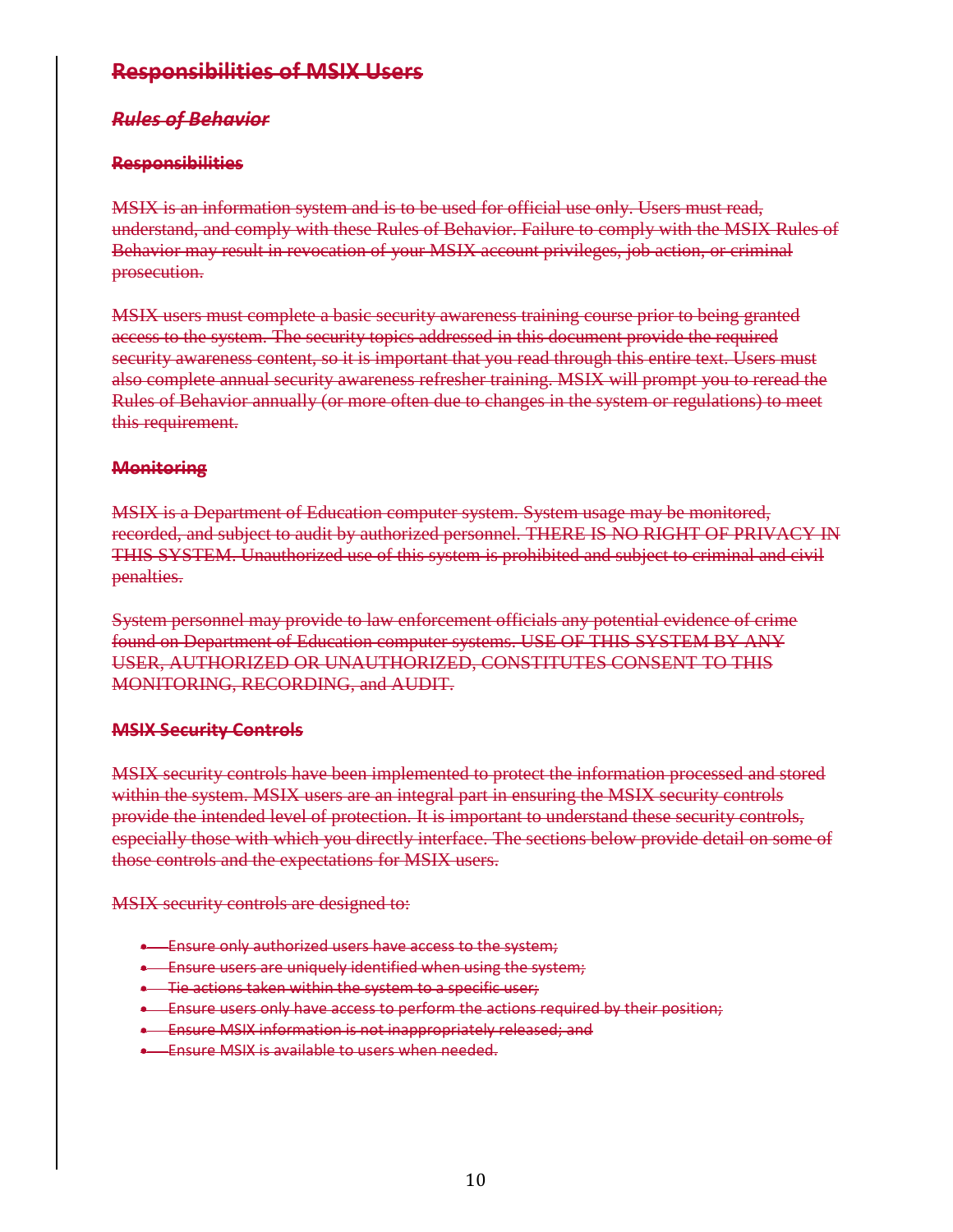#### Examples of security controls deployed within MSIX include:

- Automated Session Timeout Users are automatically logged out of MSIX after thirty minutes of inactivity. This helps ensure unauthorized users do not gain access to the system.
- **-** Role-Based Access Control- User ids are assigned a specific role within MSIX. This role corresponds to the user's job function and restricts access to certain MSIX capabilities.
- Audit Logging– Actions taken within MSIX are captured in log files to help identify unauthorized access and enforce accountability within the system.
- Incident Response– If a user suspects their user id has been subject to unauthorized use, contact the MSIX help desk immediately.
- Communication Protection– Traffic between a user's web browser and the MSIX servers is encrypted to protect it during transmission.

The sections below describe several other security controls in place within MSIX. It is important that you understand and comply with these controls to ensure the MSIX security is maintained.

#### **User Credentials**

User credentials are the mechanism by which MSIX identifies and verifies users. These are your user id and password. User ids uniquely identify each MSIX user and allow the MSIX System Administrators to attribute actions taken within the system to a specific user. This tracking is important in enforcing accountability within the system. Passwords are used by MSIX to verify a user's identity. It is important for you to comply with the following rules governing user credentials:

- **•** Protect your logon credentials at all times.
- Never share your user id and/or password with anyone else. You are responsible for all actions taken with your user credentials.
- **Way Your passwords must:** 
	- o Be changed upon initial login to MSIX;
	- $\leftrightarrow$  Contain at least eight (8) characters;
	- $\circ$  Contain a mix of letters (upper and lower case), numbers, and special characters (#, @, etc.);
	- o Be changed at least every ninety (90) days; and
	- o Not reuse your previous six (6) passwords.
- **Do not write your password down or keep it in an area where it can be easily discovered.**
- Avoid using the "remember password" feature.
- User accounts are disabled after three (3) consecutive invalid attempts are made to supply a password.
- Reinstatement of a disabled user account can only be reinstated by a Help Desk technician or a system administrator.

#### **Protection of MSIX Information**

You are required to protect MSIX information in any form. This includes information contained on printed reports, data downloaded onto computers and computer media (e.g. diskettes, tapes, compact discs, thumb drives, etc.), or any other format. In order to ensure protection of MSIX information, you should observe the following rules:

- **Log out of MSIX if you are going to be away from your computer for longer than fifteen minutes.**
- $\longrightarrow$  Log out of MSIX or lock your computer before you leave it unattended by using the  $\leq$  Ctrl  $\geq$   $\leq$  Alt ><Delete>key sequence when leaving your seat.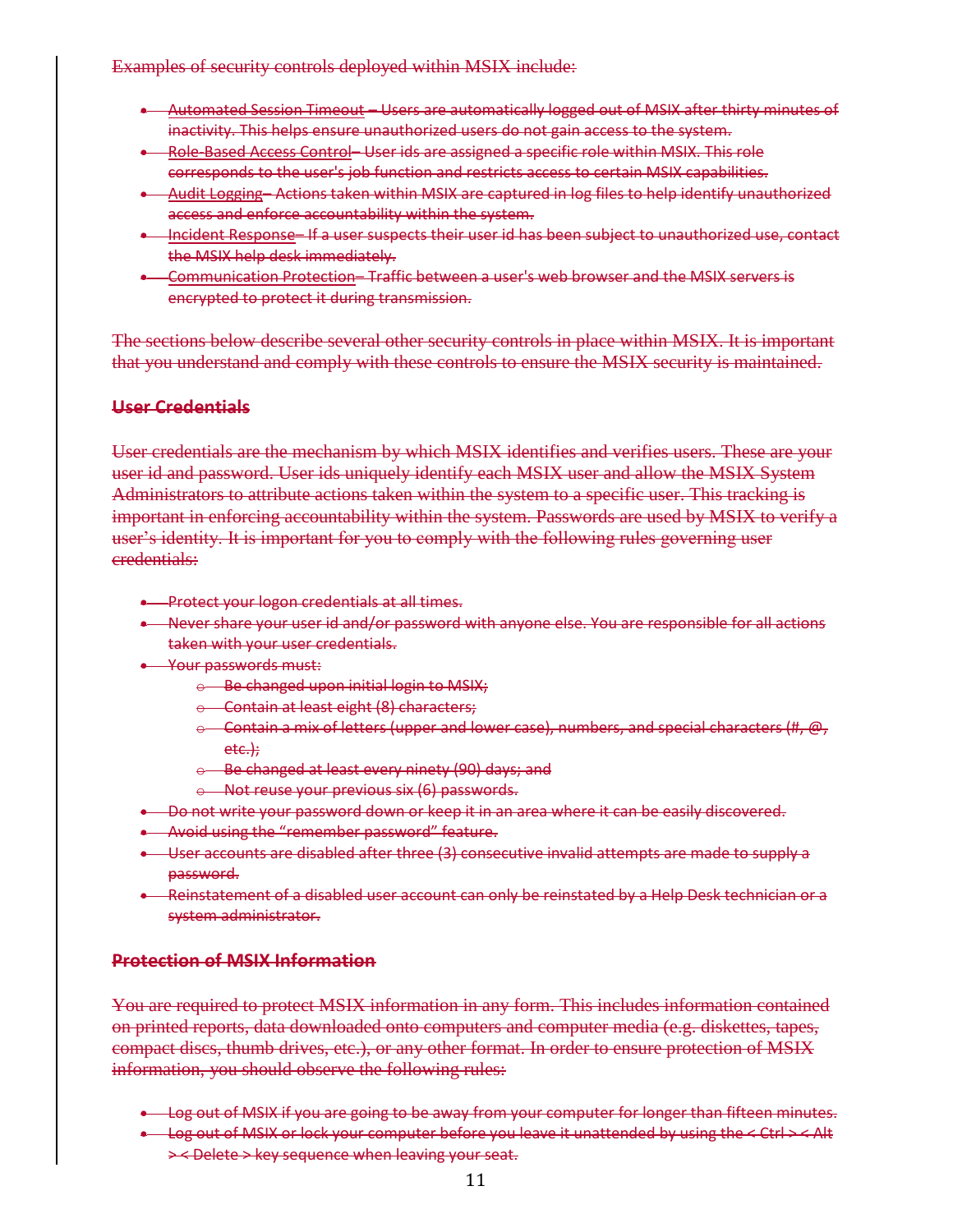- Media (including reports) containing MSIX information should be removed from your desktops during non-business hours.
- Store media containing MSIX information in a locked container (e.g. desk drawer) during nonbusiness hours.
- Store digital information in an encrypted format where technically possible.
- **Media containing MSIX information should be properly cleansed or destroyed.** 
	- $\circ$  Shred paper media and compact discs prior to disposal.
	- o Diskettes and other magnetic media should be cleansed using appropriate software or a magnetic field with sufficient strength so as to make the information unreadable.
		- \* Note that simply deleting files from magnetic media does not remove the information from the media.
		- **-** Media containing encrypted information can be excluded from the cleansing process, although it is recommended.
- If the access which you have been granted within MSIX is more than required to fulfill your job duties, it should be reported to appropriate personnel.
- Do not disclose MSIX information to any individual without a "need-to-know" for the information in the course of their business.

#### **Other Security Considerations**

This section describes some additional security items of which you should be aware.

- Incident Response If you suspect or detect a security violation in MSIX, contact the MSIX Help Desk immediately. For example, if you suspect someone may have used your user id to log in to MSIX, you should contact the MSIX Help Desk. Other warning signs that MSIX may have been compromised include, but are not limited to: inappropriate images or text on the web pages, data formats that are not what is expected, missing data, or MSIX is not available. While these may not be attributed to a compromise, it is better to have it checked out and be sure than to take no action.
- Shoulder Surfing Shoulder surfing is using direct observation techniques, such as looking over someone's shoulder, to get information. An example of shoulder surfing is when a person looks over someone else's shoulder while they are entering a password for a system to covertly acquire that password. To protect against this type of attack, slouch over your keyboard slightly when keying in your password to block the view of a possible onlooker.
- Social Engineering Social engineering is a collection of techniques used to manipulate people into performing actions or divulging confidential information. For example, a typical social engineering attack scenario is a hacker posing as an authorized user calling a system help desk posing as that user. The hacker, through trickery, coercion, or simply being nice coaxes the help desk technician into providing the login credentials for the user he is claiming to be. The hacker then gains unauthorized access to the system using an authorized user's credentials.

The example above is one example of a social engineering technique. Another is when a hacker calls a user at random and pretends to be a help desk technician. Under the guise of purportedly fixing a problem, the hacker requests the user's login credentials. If provided, the user has unwittingly provided system access to an unauthorized person.

To defeat social engineering simply question anything that doesn't make sense to you. For example, a help desk technician should never ask a user for their login credentials to resolve a problem. If you receive a call from someone and you are not sure who they are, ask for a callback number. Hang up the phone and call back to the number provided. Hackers will typically provide a bogus number. Ask questions. If the answers you receive do not make sense, end the call and report the incident to your local security organization.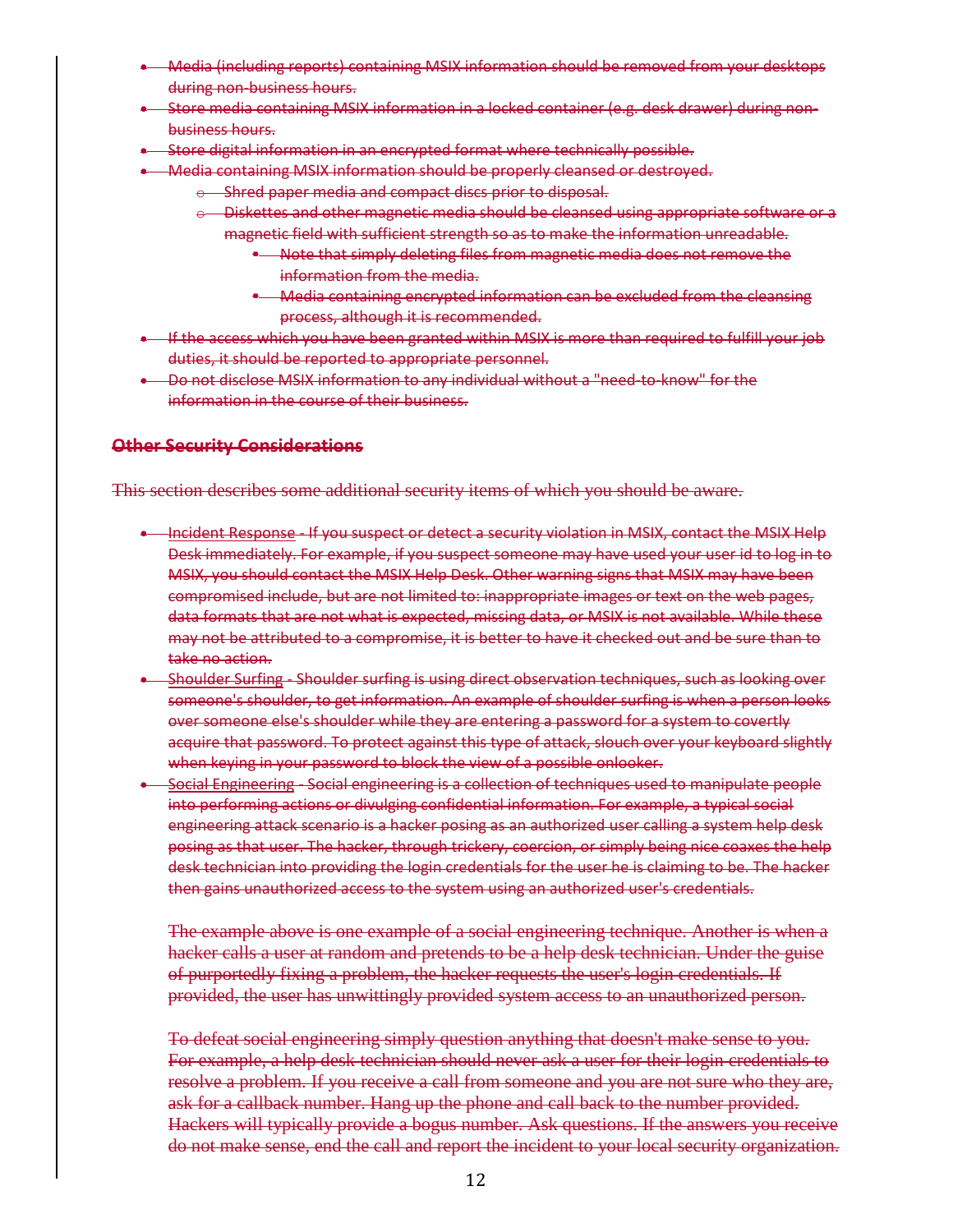- Faxing When faxing MSIX information, call the recipient of the fax and let them know it is coming. Ask them to go to the fax machine so they can pull it off right away so any sensitive information is not left lying around the office.
- Virus Scanning Scan documents or files downloaded to your computer from the Internet for viruses and other malicious code. Virus scanning software should also be used on email attachments.

#### **FERPA and the Privacy Act**

The Family Educational Rights and Privacy Act (FERPA) permits SEAs, LEAs, and other local operating agencies to use MSIX to exchange personally identifiable information from education records on migratory children, without written parental consent, so long as the information is used only for official MEP purposes in accordance with these Rules of Behavior. See U.S. Department of Education *Memorandum to State Directors of Migrant Education* on FERPA and MSIX dated April 2, 2008, available at http://www2.ed.gov/policy/gen/guid/fpco/pdf/ferparegs.pdf. In addition, as a system of records under the federal Privacy Act, authorized users may use and disclose information from MSIX only for the "routine uses" published by the Department in its MSIX system of records notice, which allows disclosure to facilitate a student's 1) participation in the MEP; 2) enrollment in school; 3) grade or course placement; 4) credit accrual; and 5) unique student match resolution. See 72 Fed. Reg. 68572-76 (Dec. 5, 2007). *No other disclosures of a student's name or other personally identifiable information may be made from MSIX without the prior written consent of the parent or student.*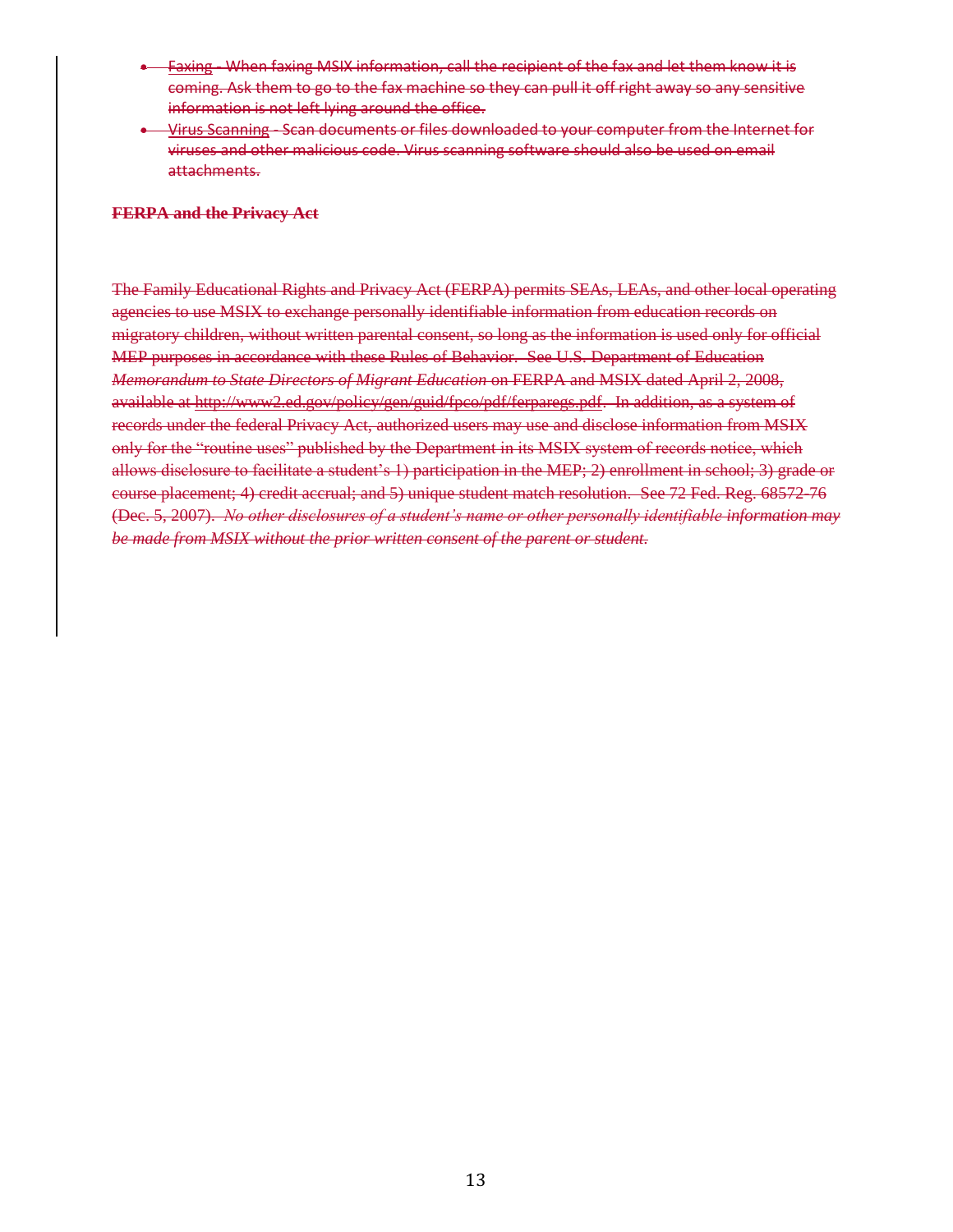# **MSIX Use and Administration**

Online training modules are available and segmented by user type:

| <b>User Type</b>                                                                                                                                                                                            | <b>Online Access</b>                                               |
|-------------------------------------------------------------------------------------------------------------------------------------------------------------------------------------------------------------|--------------------------------------------------------------------|
| <b>MCIV Covernment</b><br><b>MERITA STRANGE IN BELLEVILLE</b><br><b>Adminictrator</b><br>at the contract of the contract of the contract of the contract of the contract of the contract of the contract of | https://msix.ed.gov/msix/training/gov/msix_user_training.htm       |
| <b>MCIV Drimary Llcor</b><br><b>MOIA Fillmary OSCI</b>                                                                                                                                                      | https://msix.ed.gov/msix/training/gov/msix_user_training.htm       |
| <b>MSIX Secondary User</b>                                                                                                                                                                                  | https://msix.ed.gov/msix/training/secondary/msix_user_training.htm |
| MCIV State Regional<br><del>MISIA State Regional</del><br><b>Adminictrator</b><br><b>MASS REPORT CATES AND LES</b>                                                                                          | https://msix.ed.gov/msix/training/sra/msix_user_training.htm       |
| <b>MSIX Data Administrator</b>                                                                                                                                                                              | https://msix.ed.gov/msix/training/da/msix_user_training.htm        |
| <b>MCIV Llcar Adminictrator</b><br>  A A C'H FANN "A' A' THE AN 'A I BH I BH I CHA 'A 'A 'A' A I                                                                                                            | https://msix.ed.gov/msix/training/ua/msix_user_training.htm        |

Tennessee specific training materials may be accessed from the following locations. http://tn.gov/education/fedprog/FederalPrograms-Index.shtml#M

http://tn.msedd.com

## *User Manuals*

User Manuals are available for the MSIX Application online at the MSIX Trainer's Corner at https://msix.ed.gov/msix/training.html.

#### *Online Help*

The MSIX Application provides online help to assist in the primary functions of MSIX.

## *MSIX Help Desk*

The MSIX Help Desk is available for users with issues regarding your account such as password resets, updates to personal information, and general MSIX information. To receive a password reset, please contact your MSIX State User Administrator. You can find a User Administrator by using the User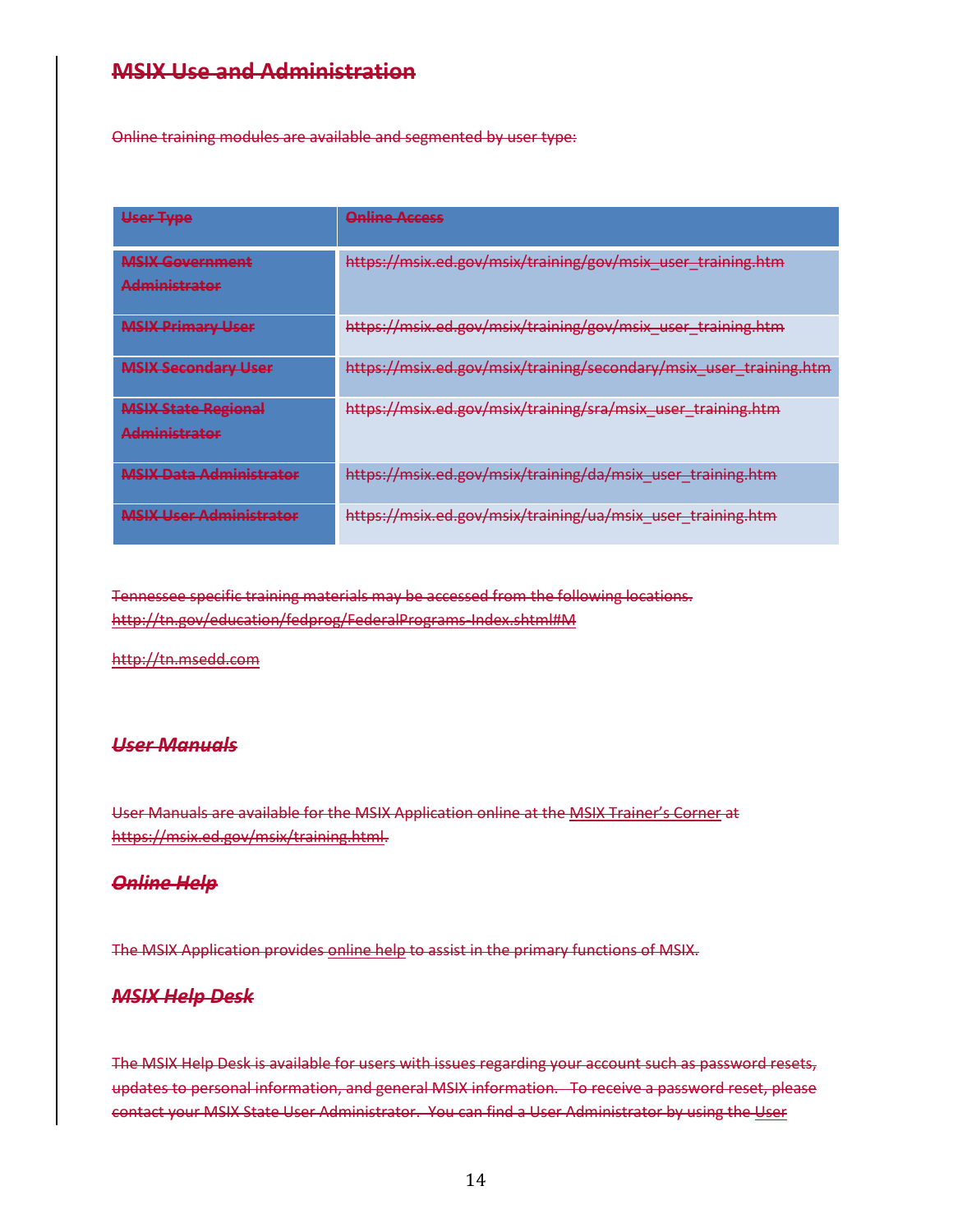Administrator Search or by contacting the MSIX Help Desk at MSIXSupport@deloitte.com or 1-866-878- 9525. To maintain the security of MSIX data, the MSIX Help Desk cannot reset passwords.

# *MSIX Roles and Responsibilities*

MSIX is used by personnel at the district, region, state, and national levels. MSIX is used mainly by the front-line educators that need migrant student data to make time-sensitive and appropriate decisions on enrollment, grade or course placement, and accrual of credits. These users are typically the local school registrars and counselors, or Migrant Education Program (MEP) specialists.

State MEP users also require access to MSIX; some of these users directly interface with migrant students and others provide administrative and technical support to the MEP. U.S. Department of Education (ED) personnel are also MSIX users; however, ED requires MSIX for national trend and statistical analysis purposes only.

The table below identifies the specific user roles and responsibilities for MSIX. It includes a description of the user's MSIX job responsibilities, role functions available within the system, and the potential kinds of individuals who may perform in each role. A second table follows that provides essentially the same information but in a snapshot, abbreviated form.

| <b>MSIX User Roles and Responsibilities</b> |                                                                                                                                                                                                                                                                                                                                       |                                                                                                                                                                                                                                                                                                                                                                                                   |                                                                                                                              |  |  |
|---------------------------------------------|---------------------------------------------------------------------------------------------------------------------------------------------------------------------------------------------------------------------------------------------------------------------------------------------------------------------------------------|---------------------------------------------------------------------------------------------------------------------------------------------------------------------------------------------------------------------------------------------------------------------------------------------------------------------------------------------------------------------------------------------------|------------------------------------------------------------------------------------------------------------------------------|--|--|
| User Role                                   | <b>Description</b>                                                                                                                                                                                                                                                                                                                    | <del>Functions Allowed</del>                                                                                                                                                                                                                                                                                                                                                                      | P <del>otential Users</del>                                                                                                  |  |  |
|                                             |                                                                                                                                                                                                                                                                                                                                       | <del>chool and District Level Rc</del>                                                                                                                                                                                                                                                                                                                                                            |                                                                                                                              |  |  |
| <b>MSIX Primary</b>                         | <b>MSIX Primary Users can query</b><br>student records in all states.<br>This user can also initiate the<br>merge and split process for<br>student records in his or her<br>state.                                                                                                                                                    | - Search, display, and print student<br>records for students in all states<br>. Initiate merge and split of student records<br>- Email notification of an arrival or<br>departure of a student<br>-Export Student Records to File                                                                                                                                                                 | • Guidance Counselors<br>-MEP Data Entry Staff<br>- Recruiters<br>- Registrars<br>$-T eachers$                               |  |  |
| <b>MSIX Secondary</b>                       | <b>MSIX Secondary Users can</b><br>query student records in all<br>states.                                                                                                                                                                                                                                                            | - Search, display, and print student<br>records for students in all states<br>- Email notification of an arrival or<br>departure of a student                                                                                                                                                                                                                                                     | - Guidance Counselors<br>-MEP Data Entry Staff<br>- Recruiters<br>- Registrars<br>• Teachers<br>• MEP In-Home<br>Instructors |  |  |
|                                             |                                                                                                                                                                                                                                                                                                                                       | <del>State Level Rol</del> e                                                                                                                                                                                                                                                                                                                                                                      |                                                                                                                              |  |  |
| <b>State Data</b><br><b>Administrator</b>   | State Data Administrators can<br>validate or reject near matches.<br>merges and splits of student<br>records. This user can initiate<br>the merge and split process for<br>student records in their state.<br>He or she can also resolve data<br>quality issues and serve as the<br>primary point of contact for<br>escalation issues | • Search, display, and print student<br>records for students in all states<br>- Generate Reports<br>- Initiate merge and split of student<br>records<br>- Validate or reject record near matches,<br>merges and splits<br>- Resolve data quality issues<br>- Respond to escalation requests<br>• Email notification of an arrival or<br>departure of a student<br>-Export Student Records to File | - State MFP<br>Administrators<br>- MEP Data entry staff                                                                      |  |  |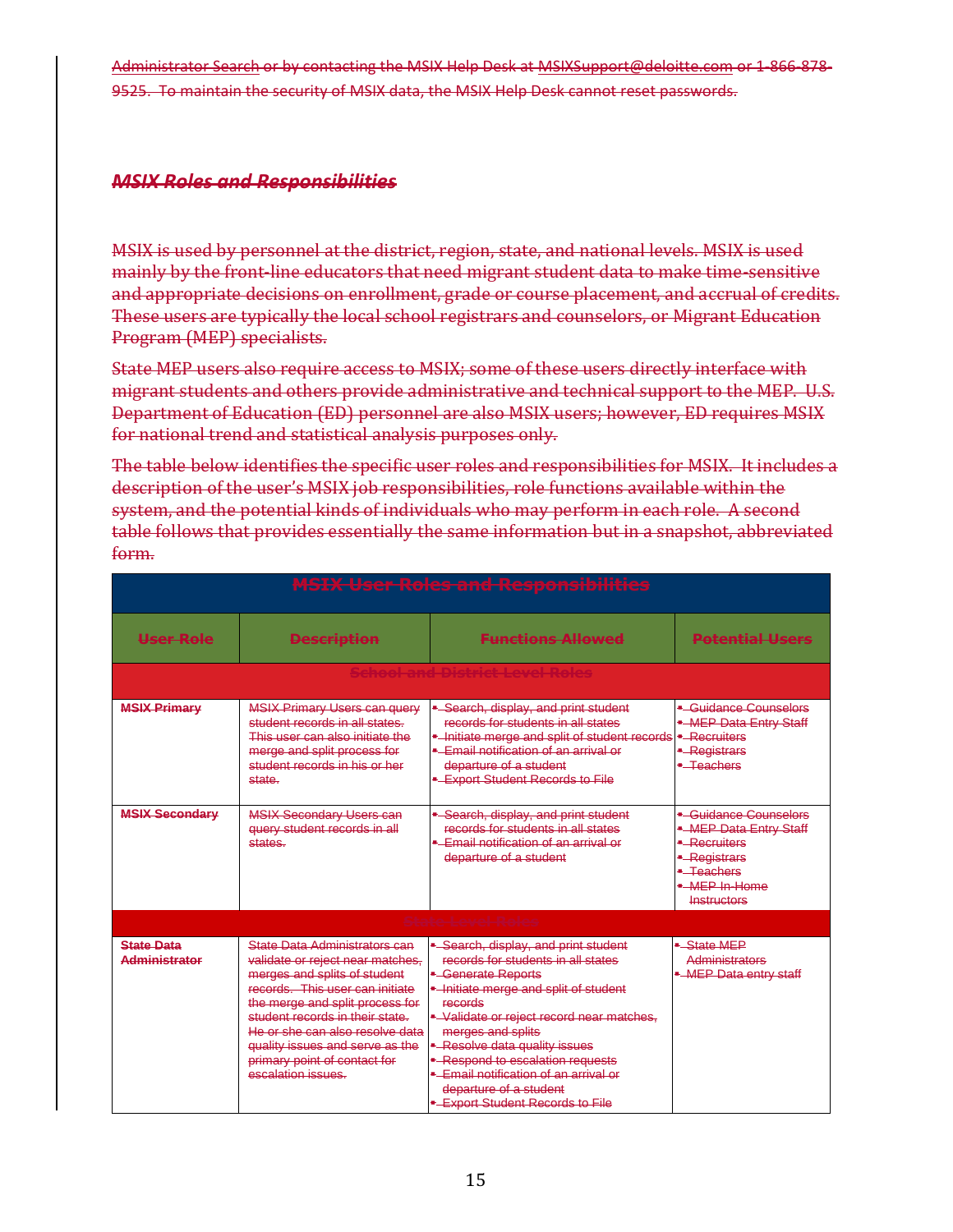|                                                                                    |                                                                                                                                                                                                                                                                                                            | <b>MSIX User Roles and Responsibilities</b>                                                                                                                   |                        |
|------------------------------------------------------------------------------------|------------------------------------------------------------------------------------------------------------------------------------------------------------------------------------------------------------------------------------------------------------------------------------------------------------|---------------------------------------------------------------------------------------------------------------------------------------------------------------|------------------------|
| <b>User Role</b>                                                                   | <b>Bescription</b>                                                                                                                                                                                                                                                                                         | <b>Functions Allowed</b>                                                                                                                                      | <b>Potential Users</b> |
| <b>State User</b><br>Administrator                                                 | <b>State User Administrators</b><br>establish and manage user<br>accounts for users in their state.                                                                                                                                                                                                        | - Create User accounts<br>- Assign User Role(s)<br>- Update User account information<br>• Deactivate User accounts<br>- Reset passwords                       | - State-identified     |
|                                                                                    |                                                                                                                                                                                                                                                                                                            |                                                                                                                                                               |                        |
| Government<br><b>Administrator</b><br><b>XE</b><br>"Government<br>Administrator"-> | <b>Government Administrators</b><br>can generate summary level<br>standard and ad hoc queries<br>on a State, Regional, or<br>National level                                                                                                                                                                | - Generate Reports                                                                                                                                            | $\bullet$ OME          |
| <b>OME User</b><br><b>Administrator</b><br>$XE$ "OME User<br>Administrator"-1      | <b>OME User Administrators</b><br>establish and manage user<br>accounts for all State User<br>Administrators                                                                                                                                                                                               | <b>Create user accounts</b><br>- Assign State User Administrator role<br>- Update user account information<br>- Deactivate user accounts<br>- Reset passwords | $\bullet$ OME          |
|                                                                                    |                                                                                                                                                                                                                                                                                                            |                                                                                                                                                               |                        |
| <b>Privacy Act</b><br><b>Administrator</b>                                         | <b>Privacy Act Administrators can</b><br>enter statements provided by<br>students and parents that<br>formally dispute the data<br>contained in a student's MSIX<br>record. They can also query<br>and view student records from<br>all states in order to comply<br>with the privacy act<br>requirements. | Search, display, and print student<br>records<br><b>Enter dispute statements into a</b><br>student's MSIX record                                              | $\bullet$ -OME         |

# **Table 1.1: MSIX User Roles and Responsibilities**

|                                                         | Primary     | Secondary | <b>State</b>         | <b>State</b>         |
|---------------------------------------------------------|-------------|-----------|----------------------|----------------------|
| <b>FUNCTION</b>                                         | <b>User</b> | User      | <b>Data</b><br>Admin | <b>User</b><br>Admin |
| <b>My Account</b>                                       | X           | X         | X                    | X                    |
| Search, Display & Print<br><b>Records in all States</b> | X           | X         | X                    |                      |
| <b>Export Student Records</b><br>to File                | X           |           | X                    |                      |
| <b>Generate Reports</b>                                 |             |           | X                    |                      |
| <b>Send Student Move</b><br><b>Notices</b>              | X           | X         | X                    |                      |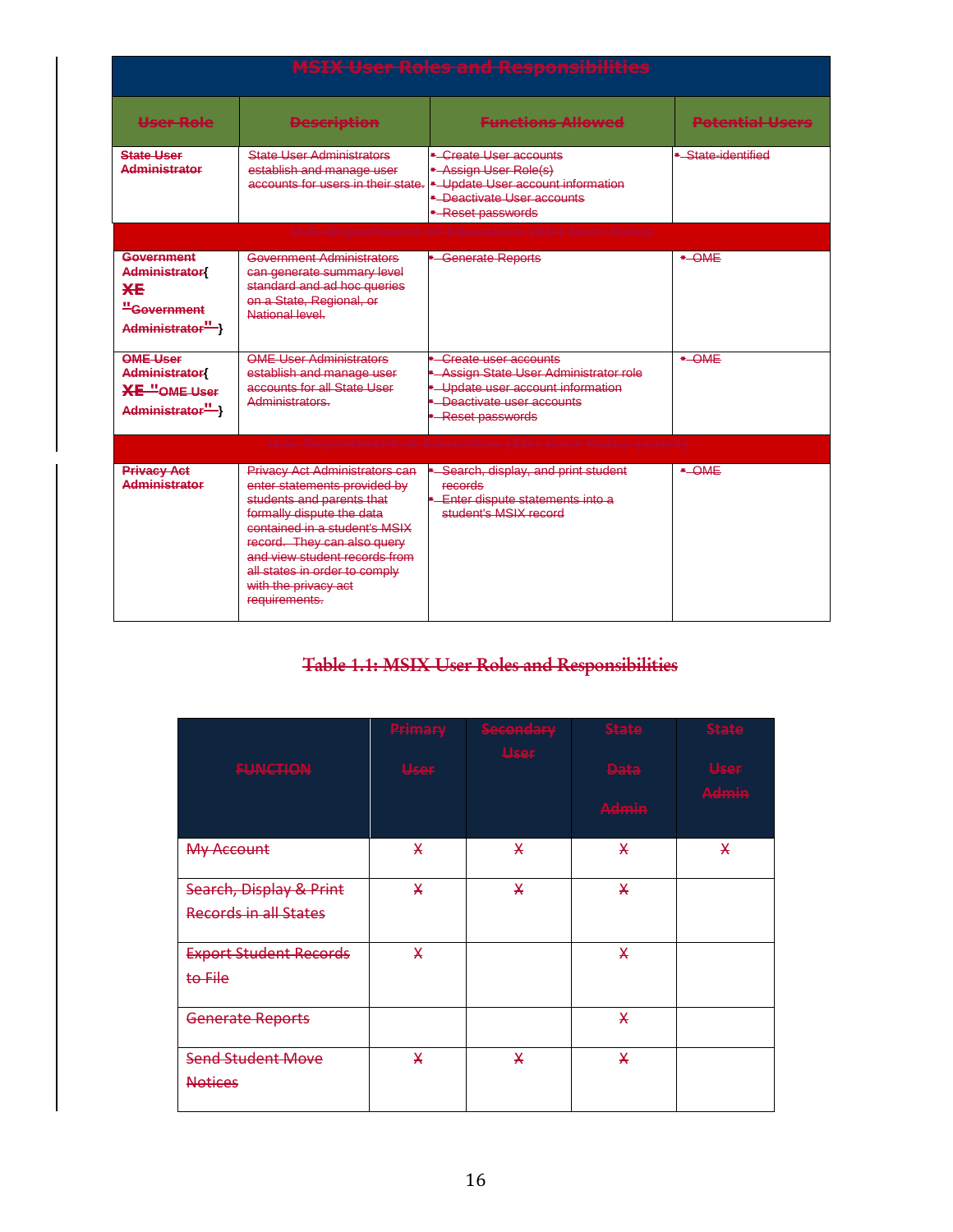| <b>Initiate Student Merges</b><br>and Splits | X | X |   |
|----------------------------------------------|---|---|---|
| Validate / Reject Student                    | X | X |   |
| <b>Merges and Splits</b>                     |   |   |   |
| <b>Access State Worklist</b>                 |   | X |   |
| <b>Items</b>                                 |   |   |   |
|                                              |   |   |   |
| Create/ Modify State                         |   |   | X |
| <b>User level Accounts</b>                   |   |   |   |
|                                              |   |   |   |
| <b>Create / Modify School</b>                |   |   | X |
| or District level user                       |   |   |   |
| <b>Accounts</b>                              |   |   |   |
| Reset Passwords                              |   |   | X |

#### **Table 1.2: MSIX User Roles and Responsibilities – A Snapshot View**

# *Creating MSIX Users*

Each LEA in Tennessee with a designated migrant contact is eligible to have at least one secondary MSIX user. The State will contact each LEA migrant contact to request information regarding who within the LEA has been designated as the MSIX user. The designated user may be the migrant contact person or other appropriate person within the district such as a guidance counselor or registrar.

Each designated district user must first complete a User Application for Access to MSIX. This document may be found on the State web site. http://tn.gov/education/fedprog/fpmigrant.shtml

The Final Approving Authority for Tennessee is

Paula Gaddis

Tennessee Department of Education

710 James Robertson Parkway

5<sup>#</sup> floor

Nashville, TN 37243

Once an application has been received and approved, the applicant will complete the on-line training for the appropriate user level on the MSIX web site.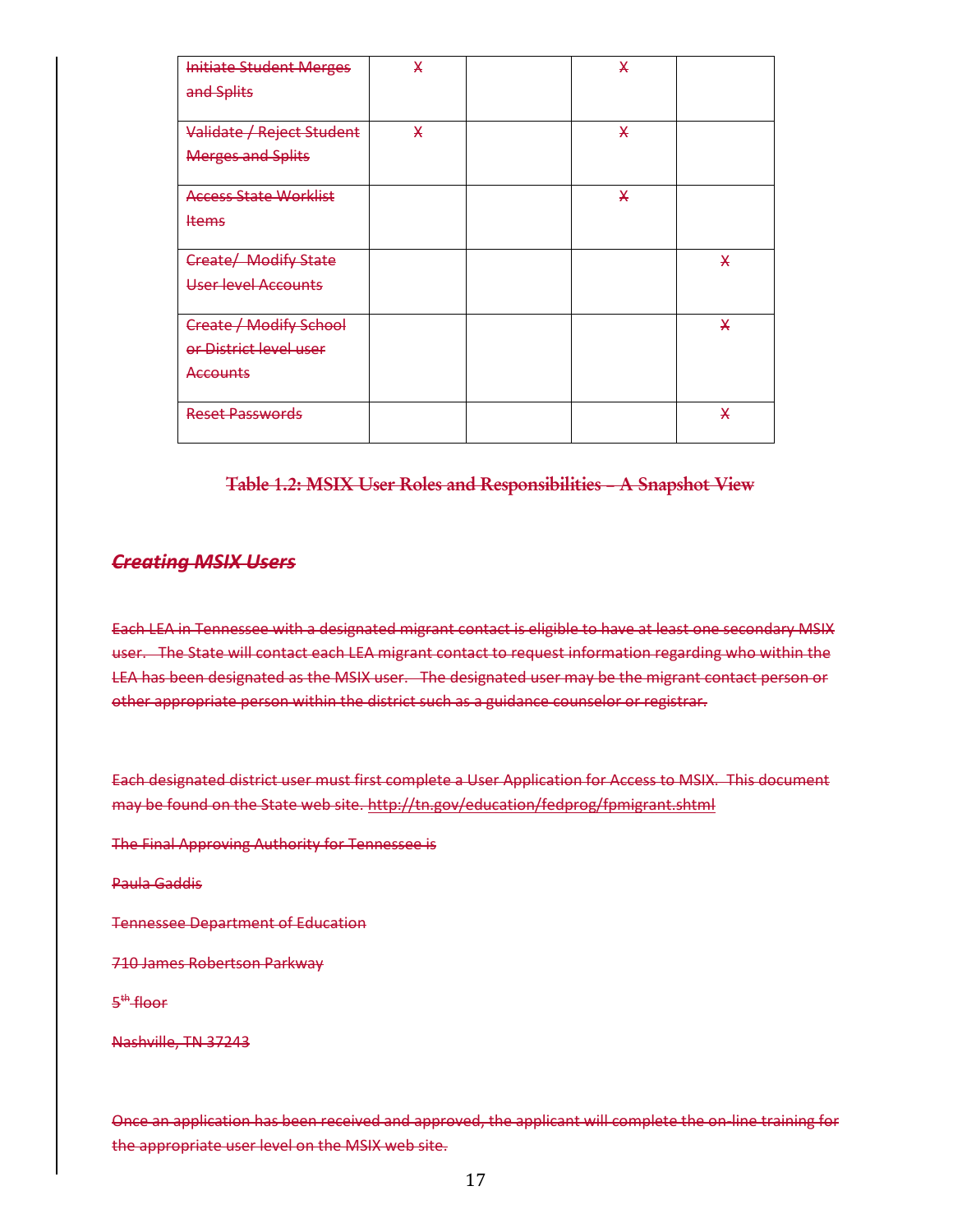#### https://msix.ed.gov/msix/training/secondary/msix\_user\_training.htm

Upon successful completion of the on-line training, the applicant will forward a copy of the completion certificate to Grace Johnson, State Data Administrator, 437 Nissan Dr., Suite 502. Smyrna, TN 37167 or tnmigrant1@bellsouth.net

After the certificate of completion has been received, the applicant will be provided additional training by the State on MSIX functions and additional procedures specific to Tennessee.

Finally, an MSIX user account will be created for the applicant. Multiple users per district may be allowed on a case-by-case basis.

#### **MSIX Users**

Only staff identified by each MEP User Administrator will have access to MSIX in order to protect student information. Statutory Requirements: In accordance with the Privacy Act of 1974, the Family Educational Rights and Privacy Act (FERPA), and the Federal Information Security Management Act (FISMA).

| <b>New Accounts</b>     | If a new account is needed, a SEA, LEA, or LOA user should contact their<br>MSIX State User Administrator to receive instructions on what<br>documentation is needed in order to gain access. The State User<br>Administrator to contact in Tennessee is Grace Johnson,<br>tnmigrant1@bellsouth.net or 615-459-3600 Ext. 202 |
|-------------------------|------------------------------------------------------------------------------------------------------------------------------------------------------------------------------------------------------------------------------------------------------------------------------------------------------------------------------|
| <del>Passwords</del>    | Passwords are to be changed at least every sixty (60) days or they will<br>automatically expire. Password resets can be done by your State User<br>Administrator, Grace Johnson.                                                                                                                                             |
| <b>Closing Accounts</b> | State MSIX users that no longer need access must notify the MSIX State<br>User Administrator who will delete the user's account. Accounts will be<br>reviewed periodically and those accounts deemed to be inactive will be<br><del>closed.</del>                                                                            |

# **MSIX Record Maintenance**

*SEA Data Upload Schedule*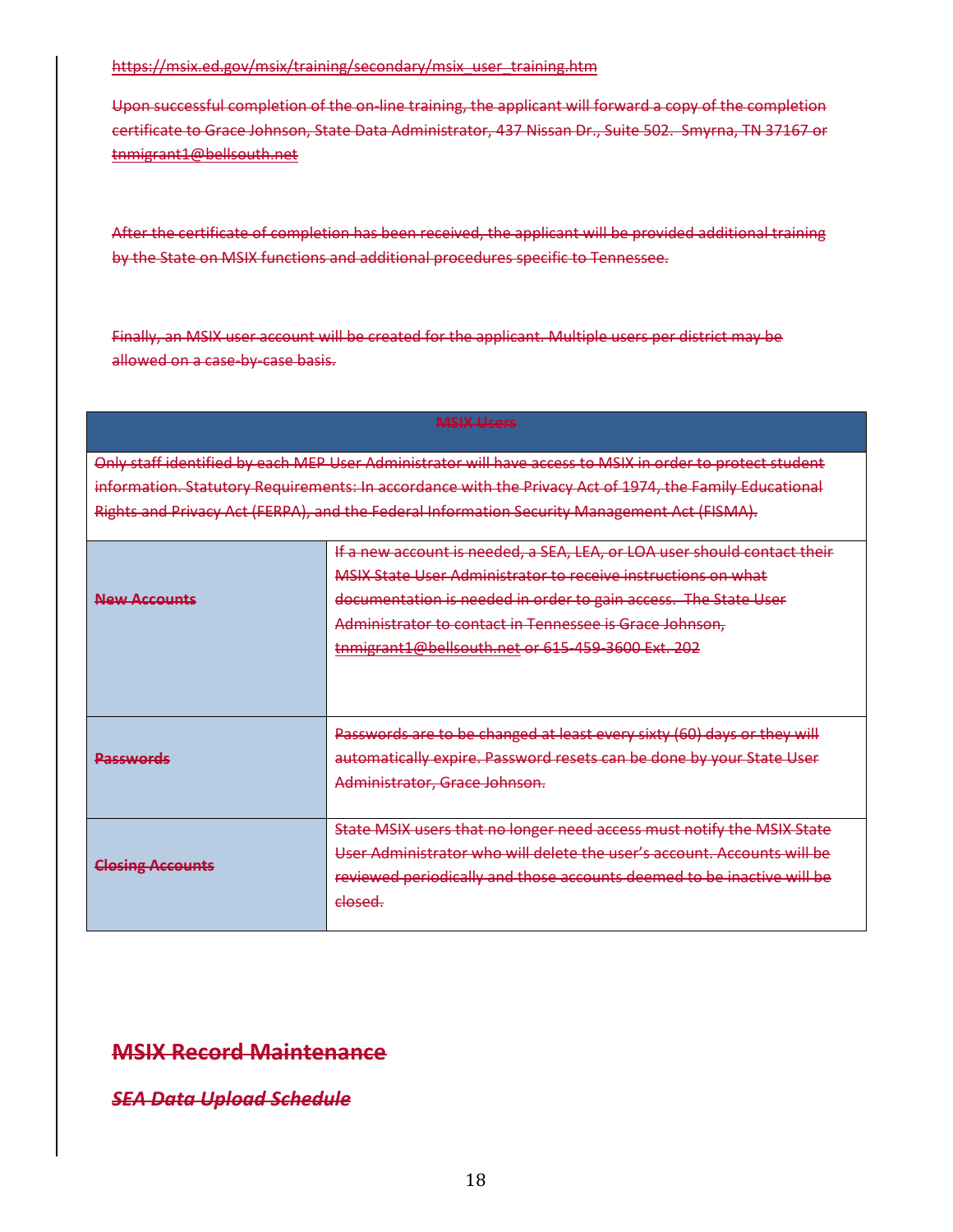| <b>CEA</b> unload timos<br><del>əza upiyau umics</del>    | Tennessee is responsible for sending student records to MSIX upon<br>completion of the COE and ISR data into the MIS2000 migrant data system<br>in a timely manner. This is done on a nightly basis. |  |  |  |  |  |
|-----------------------------------------------------------|------------------------------------------------------------------------------------------------------------------------------------------------------------------------------------------------------|--|--|--|--|--|
| MED staff unload times<br><u>ыны алан мурам аннес</u>     | Upon completion of the student's COE the MEP staff will upload student                                                                                                                               |  |  |  |  |  |
|                                                           | information into MIS2000. Additional information is uploaded into                                                                                                                                    |  |  |  |  |  |
|                                                           | MIS2000 as soon as an ISR is received from a district.                                                                                                                                               |  |  |  |  |  |
|                                                           |                                                                                                                                                                                                      |  |  |  |  |  |
|                                                           | Although the LEA does not directly upload data, the submission of the                                                                                                                                |  |  |  |  |  |
|                                                           | student ISR form allows for uploading of data for individual students. ISR                                                                                                                           |  |  |  |  |  |
|                                                           | forms are submitted upon the migrant student's withdrawal from school                                                                                                                                |  |  |  |  |  |
| <b>IFA</b> maintanance<br>コ マニ 東京 (人) (人) (人) スマークリント・コース | for any migrant student who leaves the district during the school year and                                                                                                                           |  |  |  |  |  |
|                                                           | at the end of every school year for migrant students who are enrolled on                                                                                                                             |  |  |  |  |  |
|                                                           | the last day of the school year.                                                                                                                                                                     |  |  |  |  |  |
|                                                           |                                                                                                                                                                                                      |  |  |  |  |  |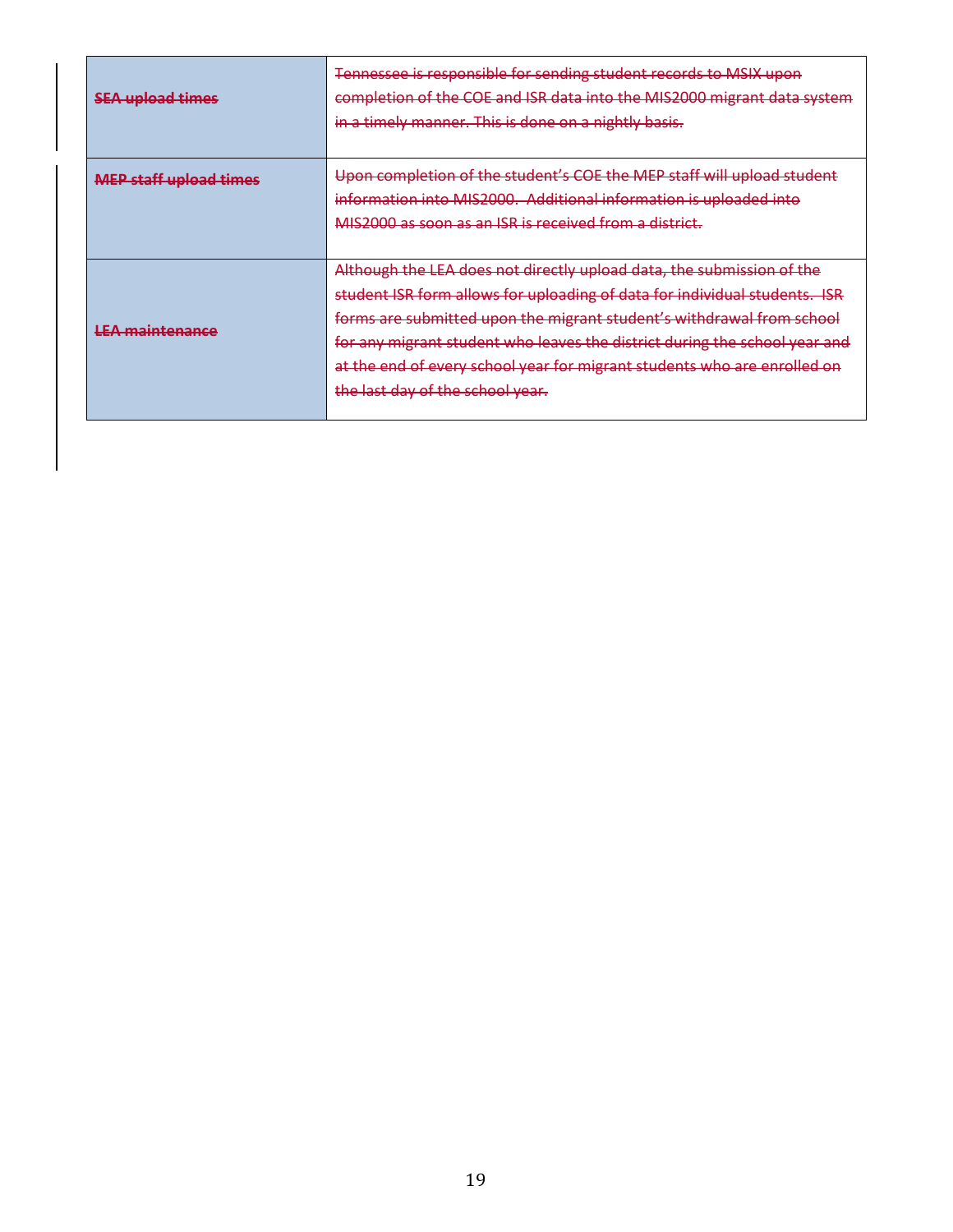# **Records Transfer Procedures**

Tennessee will create collaboration opportunities within their MEPs, respective school districts and staff that serve migrant students. For example, MEP staff should consider querying MSIX data their daily responsibility and to move away from seeing it as an "add-on" task. By querying student data in a timely and systematic manner, personnel beyond the SEA will be knowledgeable about records transfer, and ensure the continuity of services**{** XE "Services" **}** for children who migrate from one State or school district to another. Statutory Requirements: Title I**{** XE "Title I" **}**, Part C, Sections 1304 (b)(1)(B) and (C); 1304 (b)(3); 1304(c)(1)(B); 1306(a)(1)(A), (F), and (G); 1308(a), (b) and (d); Section 3124 of Title II**{** XE "Title II" **}**I**{** XE "Title III" **}**, Part A.**{** XE "Part A" **}**

|                                | If an LEA is aware of a migrant student relocating, the designated MSIX       |
|--------------------------------|-------------------------------------------------------------------------------|
|                                | user should send the receiving State/LEA an email notification via MSIX.      |
|                                | Additionally, the sending user will notify the receiving state/LEA, when      |
| Alerting student moves via     | possible, of the child's move. The MSIX email to the receiving State/LEA      |
| MSIX emails                    | should provide as much information as possible to ensure that the proper      |
|                                | family and student(s) are efficiently and effectively assisted. Staff must be |
|                                | cautious to not enter social security numbers (SSN) or other personal         |
|                                | identifiable information (PII) in their email message.                        |
|                                |                                                                               |
| <b>Emails on student moves</b> | When an MSIX user receives notification from a State/LEA that of a            |
|                                | migrant student relocating to TN, initial contact such as a simple reply to   |
| <b>Email notification</b>      | the sender of the MSIX email should be done within a 24 hour period.          |
|                                | when possible.                                                                |
|                                |                                                                               |
|                                | When an MSIX user receives notification from a State/LEA that worklist        |
|                                | items need to be addressed in MSIX, items should be addressed as quickly      |
| Worklist items                 | as possible with all items resolved within five (5) business days, when       |
|                                | possible. Any migrant student whose name appears on a worklist item, will     |
|                                | remain inaccessible to anyone else using the MSIX system until the            |
|                                | worklist item is resolved.                                                    |
|                                |                                                                               |
|                                | Due to limited staff with the TN MEP, there is no formal escalation process.  |
|                                | Grace Johnson, State Data Administrator is the person to resolve all          |
| <b>Escalation process</b>      | worklist items. In the event that the State Data Administrator is             |
|                                | unavailable, Jessica Castaneda, State MEP Coordinator will assume the         |
|                                | responsibility of worklist item resolution.                                   |
|                                |                                                                               |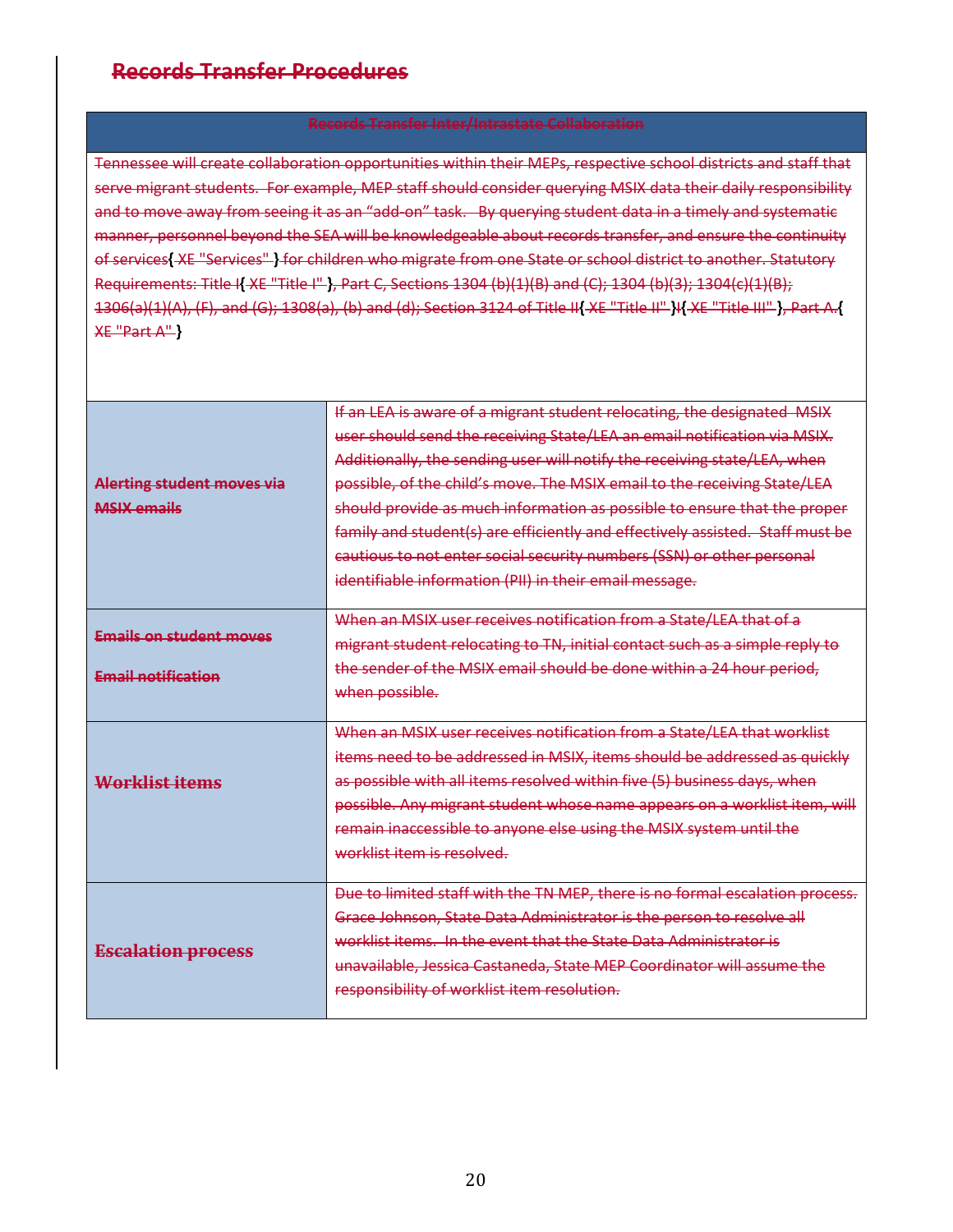# **Use of the MSIX Consolidated Record**

The consolidated record will provide different uses to different individuals depending on those individual's relationship with the MEP and with the student and family. Lists provided here of possible uses to varying groups are not to be considered exhaustive. As the user becomes more familiar with MSIX, additional uses will become apparent.

#### MEP Recruiters

- 1. Track the history of moves to determine priority for service status,
- 2. Enhance their ability to make eligibility determinations,
- 3. Verify information given during interview,
- 4. Locate other family members, and
- 5. Link the student with available migrant services

MEP In-Home Instructors will be able to use academic data to determine student needs.

#### Student Support Staff (social workers, data people, school counselors, etc.)

- 1. Expedite enrolling students in school with grade appropriate placement,
- 2. Confirm immunization and medical alerts,
- 3. Determine IEP/EC and LEP status,
- 4. View assessments taken
- 5. Assist with credit accrual

#### Parents and Students

Including a copy of the consolidated record as part of an exit packet when they are leaving the district if possible. This will facilitate easy enrollment at the receiving school.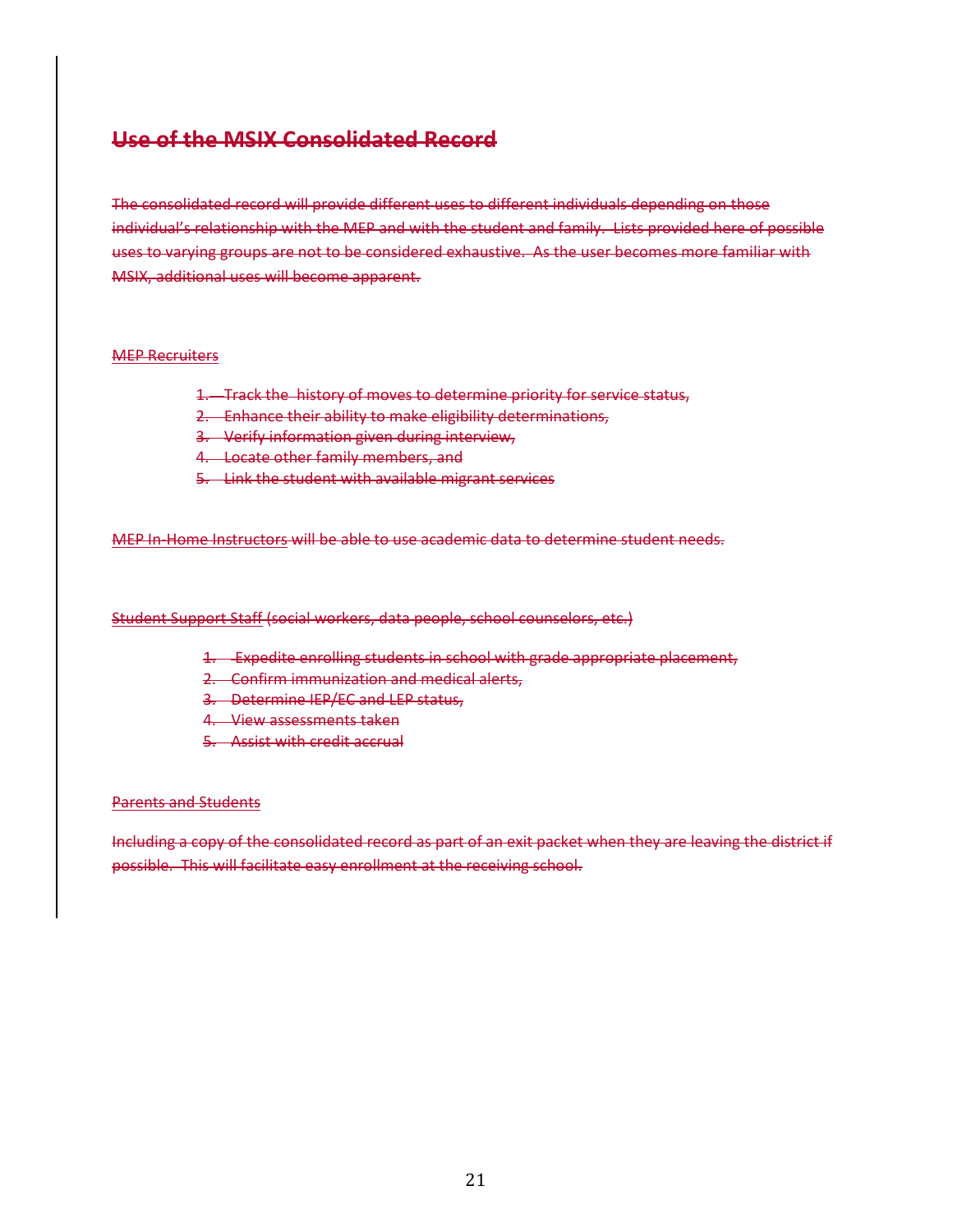# **Minimum Data Elements (MDEs)**

#### **Minimum Data Elements**

Minimum Data Elements (MDEs) are data fields that States must collect and maintain in their migrant student databases in order to transfer that data to other States via MSIX. The MDEs are transmitted on an agreed schedule from each State's migrant databases to MSIX. Most States transmit the MDE nightly on any new migrant student or for students whose information has changed since it was originally transmitted to MSIX.

The MDE will enable SEAs to exchange a minimum set of data elements that have been identified as necessary for fulfilling the requirements of the MEP for continuity of instruction.

| Recruiter responsibility        | It is the responsibility of the MEP recruiter (or like party) to collect the<br>initial information on the migrant family. Once the information is collected<br>on the Certificate of Eligibility, the MSIX Data Administrator will ensure the<br>data are electronically uploaded to MSIX.                                                                 |
|---------------------------------|-------------------------------------------------------------------------------------------------------------------------------------------------------------------------------------------------------------------------------------------------------------------------------------------------------------------------------------------------------------|
| Initial enrollment              | It is the responsibility of the MEP recruiter (or like party) to initially enroll<br>the migrant family. Once all the applicable information is collected it<br>should be transmitted to MSIX within 10 days* of the date the child is<br>initially identified as eligible for the MEP.                                                                     |
| <b>School or program update</b> | It is the responsibility of the MEP specialist (or like party) to update school<br>or program records. Once all the applicable information is collected it<br>should be transmitted to MSIX within 30 days* after the end of a school<br>year or within 14 days* of a migrant student's withdraw date from the<br>district.                                 |
| <b>LEA responsibility</b>       | It is the responsibility of the LEA to submit an Individual Student Record<br>(ISR) from to the State Data Administrator within 30 days after the end of a<br>school year or within 14 days of a migrant student's withdraw date from<br>the district. The LEA will submit the ISR within 4 days* upon receiving such<br>request from a receiving district. |
| Interstate child update         | It is the responsibility of the MEP specialist (or like party) to update the<br>child's MSIX record within 4 days* of a MSIX request for data based on a<br>child's interstate move.                                                                                                                                                                        |

\*Timeframes are established in OMB Co. 1810 Migrant Education Program (MEP), Migrant Student Information Exchange (MSIC) & Minimum Data Elements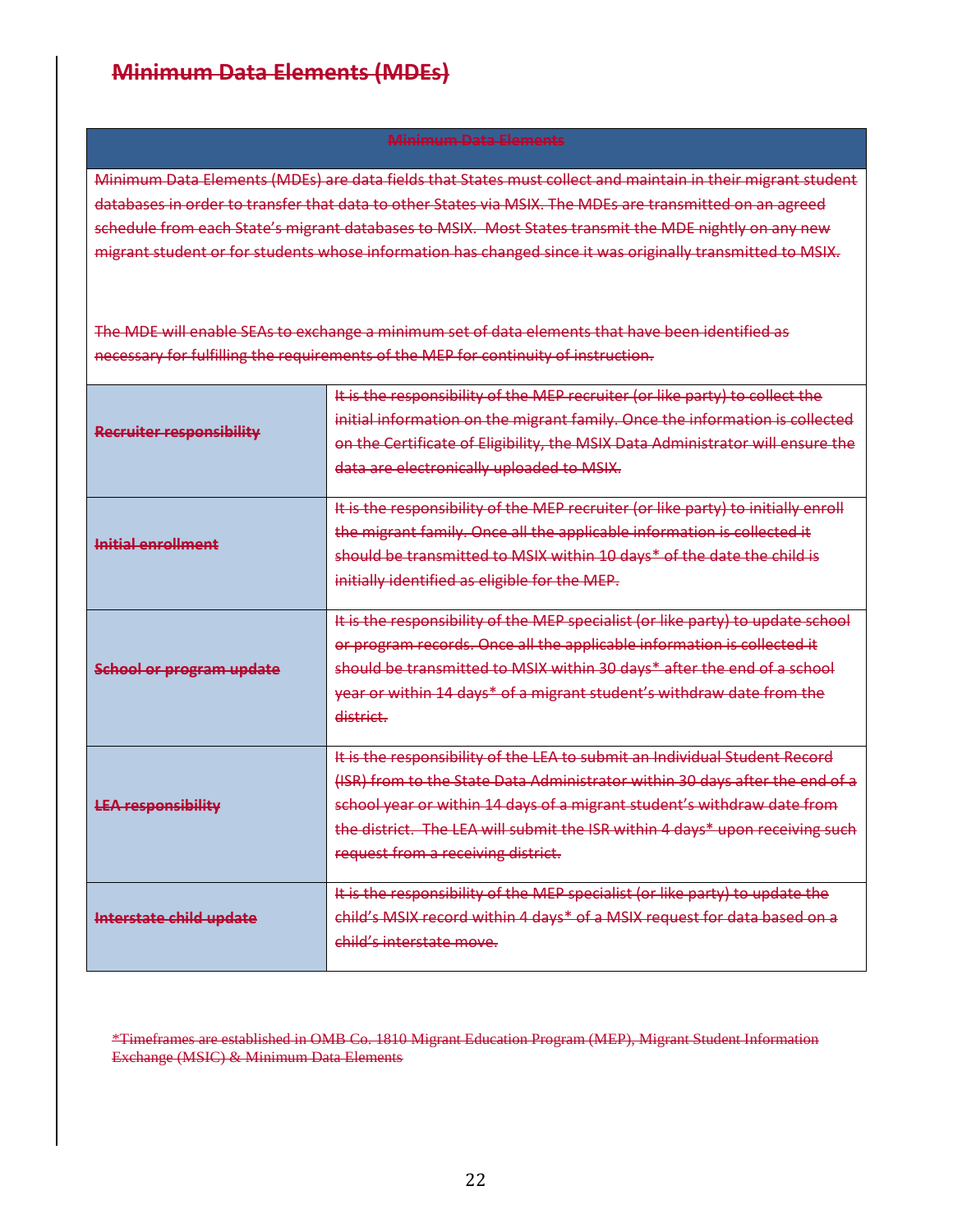# **MSIX Support Staff**

| Job Responsibilities                        | <b>State MEP</b><br>Coordinator | <b>State Data</b><br>Administrator | <b>State MEP</b><br><b>Director</b> | <b>MEP</b><br><b>Recruiter</b> | MEP In-<br>Home<br><b>Instructor</b> |
|---------------------------------------------|---------------------------------|------------------------------------|-------------------------------------|--------------------------------|--------------------------------------|
| Coordinate the development and              |                                 |                                    |                                     |                                |                                      |
| implementation of MSIX training and         |                                 |                                    |                                     |                                |                                      |
| information.                                | $\mathsf{\mathsf{X}}$           | X                                  | $\mathsf{\mathsf{X}}$               |                                |                                      |
| <b>Create user accounts and resets</b>      |                                 |                                    |                                     |                                |                                      |
| passwords                                   |                                 | $\star$                            |                                     |                                |                                      |
| Attend meetings hosted by OME               | $\mathsf{X}$                    |                                    | X                                   |                                |                                      |
| Work with the MSIX Contractor to            |                                 |                                    |                                     |                                |                                      |
| address technology concerns and keep        |                                 |                                    |                                     |                                |                                      |
| up-to-date on statewide database system     |                                 |                                    |                                     |                                |                                      |
| <i>issues</i>                               |                                 | $\star$                            |                                     |                                |                                      |
| Develop policies and procedures on "how     |                                 |                                    |                                     |                                |                                      |
| to" implement records transfer within the   |                                 |                                    |                                     |                                |                                      |
| state                                       | $\mathsf{\chi}$                 | X                                  | $\mathsf{\mathsf{X}}$               |                                |                                      |
| Work closely with I&R staff at SEA and      |                                 |                                    |                                     |                                |                                      |
| <b>LOA on implementing records exchange</b> | $\mathsf{\mathsf{X}}$           | $\star$                            | $\star$                             |                                |                                      |
| Manage and support worklist items           |                                 | $\star$                            |                                     |                                |                                      |
| <b>Create MSIX user reports</b>             | $\overline{\mathsf{X}}$         | $\overline{\mathsf{X}}$            |                                     |                                |                                      |
| Develop strategies to collaborate as        |                                 |                                    |                                     |                                |                                      |
| inter/intrastate users                      | X                               | $\mathsf{\mathsf{X}}$              | $\mathsf{X}$                        |                                |                                      |
| Work with end users, parents and            |                                 |                                    |                                     |                                |                                      |
| students to promote MSIX as a viable tool   |                                 |                                    |                                     |                                |                                      |
| for records exchange.                       | X.                              | $\mathsf{X}$                       | X.                                  | X.                             | X.                                   |
| Work closely with other stakeholders to     |                                 |                                    |                                     |                                |                                      |
| implement MSIX                              | $\mathsf{x}$                    | X                                  | $\boldsymbol{\mathsf{X}}$           |                                |                                      |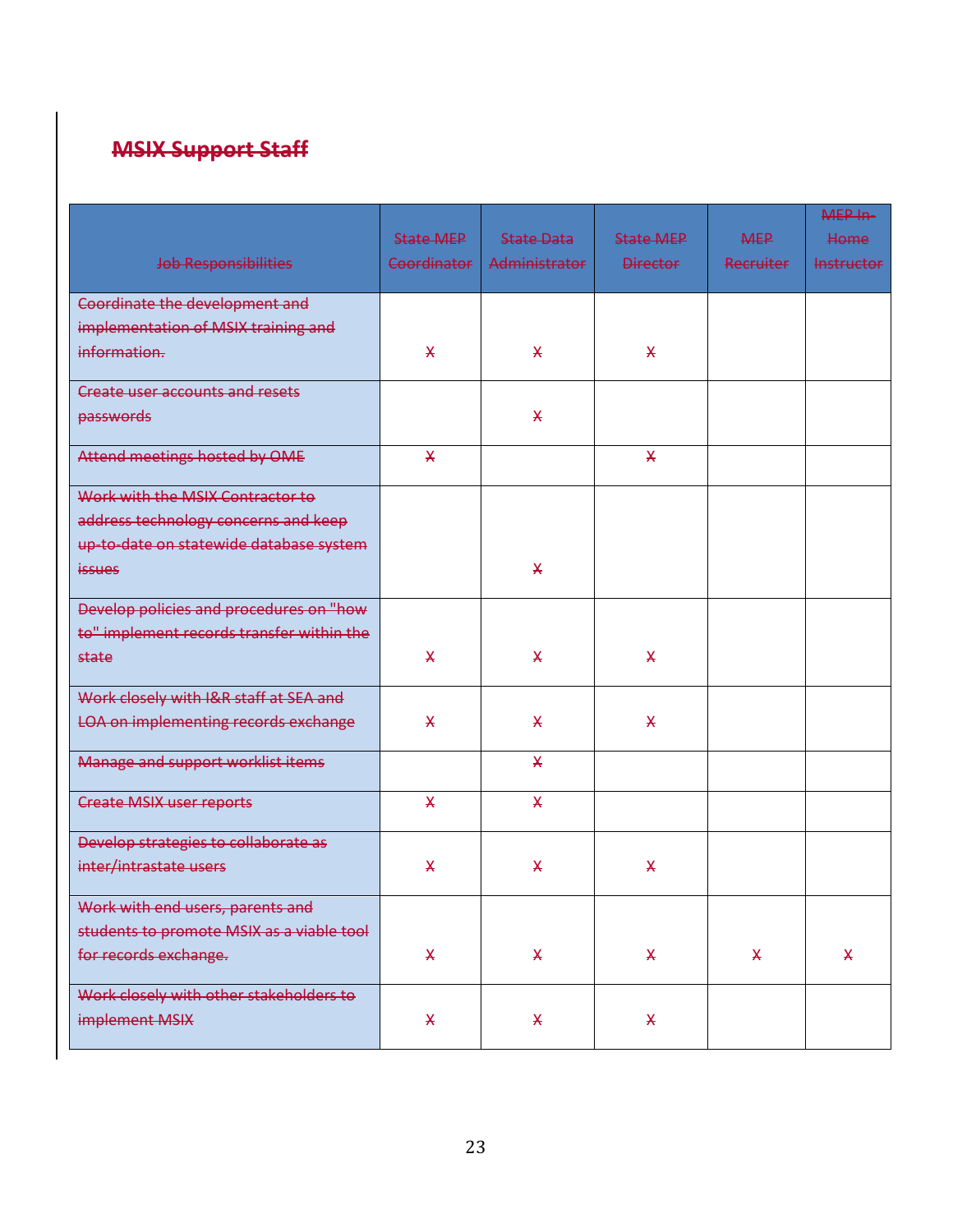| Job Responsibilities                        | <b>State MEP</b><br>Coordinator | <b>State Data</b><br><b>Administrator</b> | <b>State MFP</b><br><b>Director</b> | <b>MEP</b><br><b>Recruiter</b> | MEP In-<br>Home<br><b>Instructor</b> |
|---------------------------------------------|---------------------------------|-------------------------------------------|-------------------------------------|--------------------------------|--------------------------------------|
| Coordinate the I&R of MEP staff on how      |                                 |                                           |                                     |                                |                                      |
| to implement records transfer procedures    |                                 |                                           |                                     |                                |                                      |
| and best practices                          | $\mathsf{x}$                    | $\mathsf{\chi}$                           | $\mathsf{x}$                        |                                |                                      |
| Provide training on current/enrolled        |                                 |                                           |                                     |                                |                                      |
| students for appropriately updating MSIX    |                                 |                                           |                                     |                                |                                      |
| information in a timely manner              | $\star$                         | $\star$                                   |                                     |                                |                                      |
| <b>Train staff on using and becoming</b>    |                                 |                                           |                                     |                                |                                      |
| knowledgeable MSIX users                    | $\mathsf{\mathsf{X}}$           | $\mathsf{\chi}$                           |                                     |                                |                                      |
| Maintain procedures for staff to prioritize |                                 |                                           |                                     |                                |                                      |
| <b>MSIX responsibilities</b>                |                                 |                                           | $\mathsf{X}$                        |                                |                                      |
| Initiate the upload of information of new/  |                                 |                                           |                                     |                                |                                      |
| current students to MSIX in a timely        |                                 |                                           |                                     |                                |                                      |
| manner                                      |                                 | $\mathsf{\chi}$                           |                                     |                                |                                      |
| Review student records to better meet       |                                 |                                           |                                     |                                |                                      |
| individual students' needs                  | $\mathsf{x}$                    | $\boldsymbol{\mathsf{X}}$                 |                                     |                                | X                                    |
| Establish MSIX as a valuable recruitment    |                                 |                                           |                                     |                                |                                      |
| and placement tool by keeping student       |                                 |                                           |                                     |                                |                                      |
| information current                         | $\star$                         | $\star$                                   |                                     | ¥                              | X                                    |

# **References**

Title I, Part C - Education of Migratory Children, Section 1304(b)(3) (URL)

Title I, Part C - Education of Migratory Children, Section 1308 (b) (URL)

MSIX Rules of Behavior

MSIX PIA (PDF)

# **Appendices**